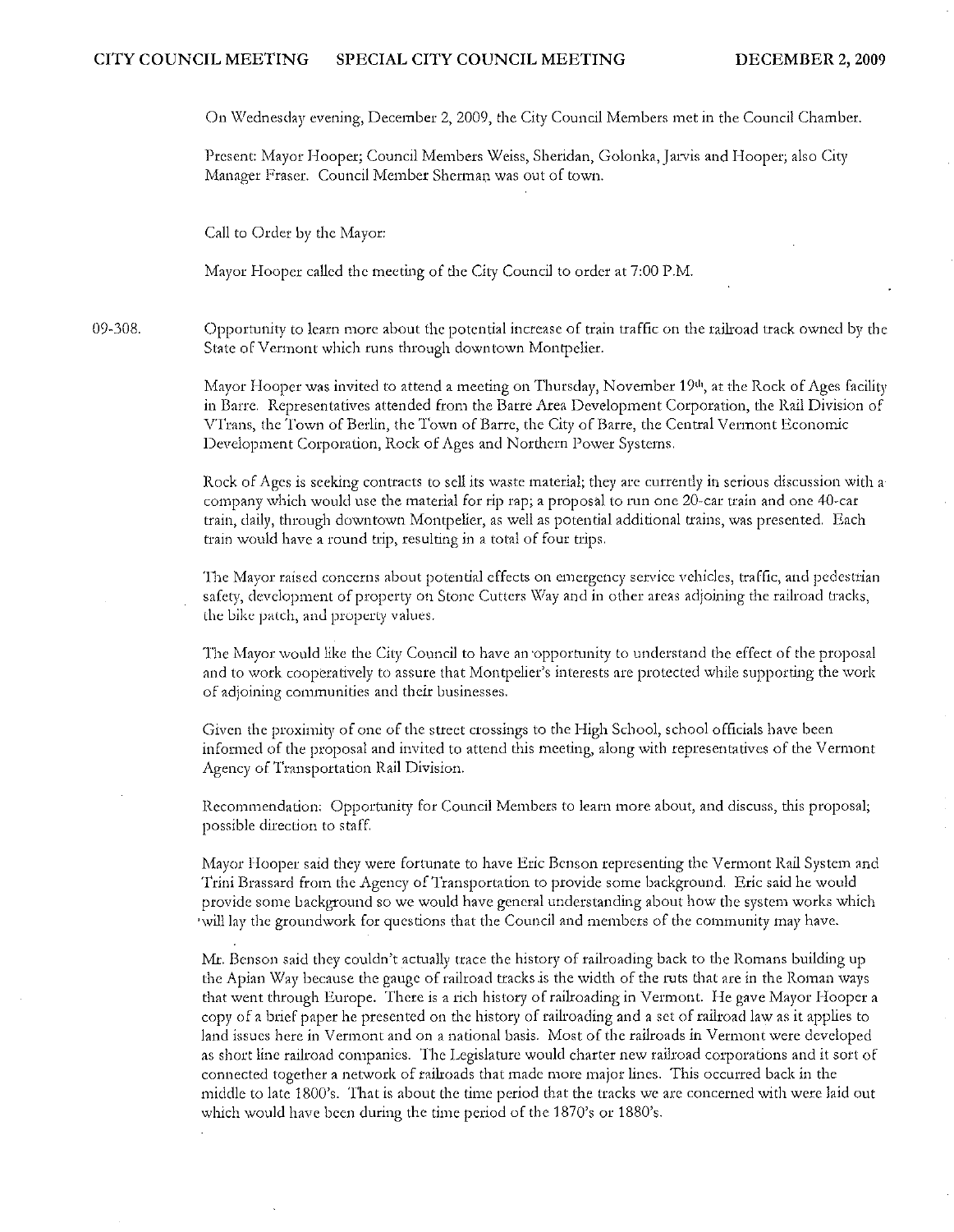At that time essentially railroads were regulated by states. What took place over the course of time was that there was a vulcanization of the regulations of railroads and because of the way they were being regulated it was very difficult to have a railroad system. It was recognized by Congress a long time ago that it was in the national interest for the federal government to take a more active role not only in the regulation of railroads but even ultimately in the development and support thereof with regard to railroad crossings, funding of railroad renovation projects, etc. Up until 1995 there was still a little piece left of regulation that states had over railroads, but in 1995 Congress essentially deregulated railroads completely from any state or local control. It is called the Interstate Commerce Conunission Termination Act. It even sweeps as far as to remove from regulation the local land use regulation planning any projects that are undertaken by a railroad. If a railroad is desirous of building a facility within the property they don't even have to get a permit to do so. They have to build according to all of the other regulations that apply to building a structure. They have to follow the building codes.

As part of this deregulation the railroad industry now has fallen under the jurisdiction of a newly created entity in 1995, the Surface Transportation Board. The Surface Transportation Board regulates all railroads in the United States. The Washington County Railroad successfully negotiated with the state to become an operator on this set of railroad tracks that we are concerned about today it had to apply to the Surface Transportation Board in order to be able to have rights to operate as a railroad on that line. As such, as a regulated carrier, the Washington County Railroad actually has a duty to provide services to customers. In other words, it can't pick and choose who it wants to do business with. If someone calls up and you have a published tariff they have to provide service to them.

He thinks it is important for officials here in Montpelier and also Barre to understand that when \X'ashington County Railroad became the operator on this line it undertook an extensive process of going door to door looking for customers. Because initially there wasn't sufficient business to support it the policy makers, the Legislature and the State Agency of Transportation thought it was in the state's best interest economically that this be a viable rail line as it once was setvicing this area. The decaying industrial sites that were here could ultimately be brought back to life. At the time when they first started the facility that was building rail cars was still there, but that has long since gone. From that point on they have been very aggressive in trying to find customers including Rock of Ages. They have been talking to them a long time about how they might: service their needs as a transportation provider. As a consequence, they have had some negotiations about taking their some of their larger tailings [rom their quarry effort and distributing them around the country to customers they have.

Railroads are good for the environment and good for the economy and properly run they arc safe as welL They had a tendency to think of accidents that occur at railroad crossings but when the rails are handled properly public safety can be protected in a manner that meets everyone's needs, and that is a critical concern for them as well. They undertake a lot of education effort through Vermont Operation Web Saver and provide free serviccs to the schools and various other organizations to bring people up to an awareness of how dangerous a railroad Can be and become aware of the accidents that do take place around the country. According to the last statistics compiled by the United States Department of Transportation the good news is that railroad related crossing accidents and fatalities are actually on the decline. There is an increased awareness.

Thankfully, railroads are coming back around the country. Vermont needs to be commended in taking the lead in this regard. You may recall that back in the 1960's when the Rutland Railroad was all but done everyone basically thought railroads in Vermont were over and done with. The State of Vermont did some planning and the policy makers decided they should acquire these rail lines and keep them open as rail corridors. Even the oncs in recent times that have been acquired by the state, like the Lamoille Valley Railroad, even though there is no track on it and people arc using it as a trail it lies there waiting for a day perhaps in the future when it may be able to be revitalized as a rail corridor. It is certainly everyone's hope.

For the first time in the country's history a relationship was established between a private entity and the state where the state would own the rail property and a private operator would lease the rail line, and that was Vermont Railway back in 1964. The Vermont Rail System is basically a family business that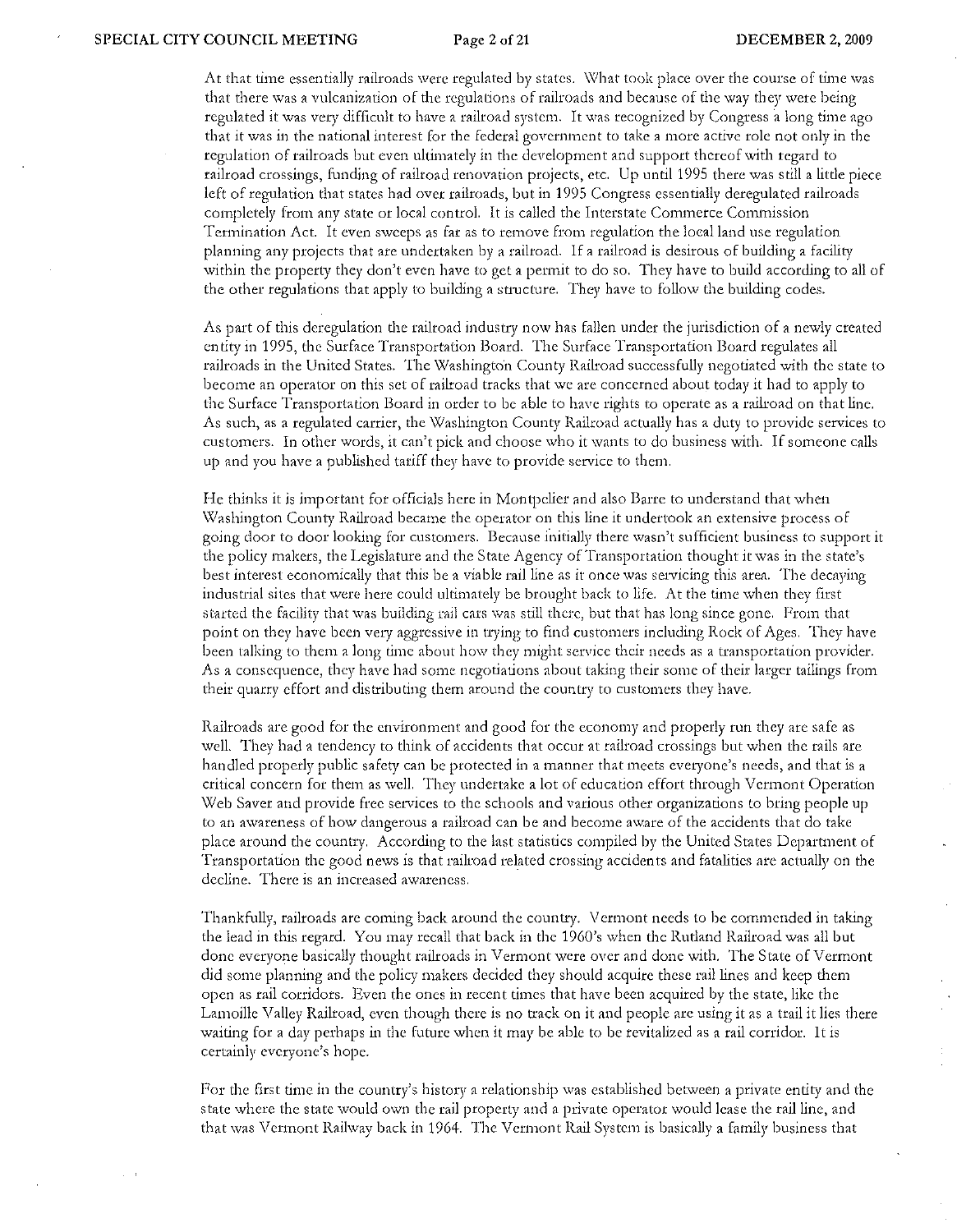opctates here in the state. They arc neighbors and very concerned about how their neighbors like them and try to work with them. They also have the confines of being a railroad and under the law having the requirements where it says we have to service their customers. They also felt a very strong duty to the state, The state is expending funds. Under the operating agreement of the \\1ashington County Line the state has been funding a portion of the operation of this railroad, and until such time as revenues rise sufficiently then the subsidies will go away. The Legislature who approved this as well as the Vennont Agency of Transportation thought it was in the state's best interest that this take place.

It is exciting for them that things are starting to happen and they think this can be a good thing provided they can all work together. They are hopeful they can get some business going here in Montpelier as well. In the past they have had the American version of the Orient Express which stopped here. A number of local businesses were very pleased. 'Illesc were people willing to pay thousands of dollars for this high level rail trip and spend their money in town. They try to encourage that and hope to have those things going on in the future.

Mayor Hooper thanked him for his overview and said it framed it very nicely in terms of the Council's basic understanding of the railroad system. She wonders if they could address what is being proposed or considered for our 13  $\frac{1}{2}$  mile track here in Washington County and the evaluation of the track as well as what sort of improvements arc being made.

Trin1 Brassard said what they are doing is similar to what they do on other lines and the state does encourage the use of the railroads for freight, especially for heavy freight, because of the number of trucks it can take off our highways. With some loads they can easily say crushed rock or aggregate is so many tons per truckload and so many tons per rail car. When you get into the larger blocks of granite or larger parcels of goods that are being moved sometimes they aren't: able to be secured on a truck as easily. In some cases you could end up with six trucks for what would go into one rail car. For the state getting as much freight as possible moved on to rail is a good thing for a wide variety of reasons, such as the environment, the impact on the road, traffic congestion and safety at intetsections. They have been working with Vermont Rail Systems and trying to encuurage lhem to teach out and get more business.

Ms. Brassard said there are five or six businesses right now that are actively working with the railroad for freight:. A couple of the customers currently on the railroad arc seeing the benefits of that and it may make it more feasible for them to get additional product using the rail.

Ms. Brassard said at the Agency of Transportation they have already kicked off two projects. One is what they call a crossing diagnostic which is a group of three employees from the Agency who arc engineers who go to every crossing where the tracks go across a public road and look at what type of impact it will have at that crossing and what type of crossing needs to be there, They will look to sce if it needs to have flashing lights, the bars that drop or at a regular crossing the slower rate of speed by the train is okay. That is under way right now and they hope to have the results of that in three to four months. They are looking at all of the bridges and structures that the train has to go over. Some of them will be an easier evaluation than others, but there arc two in particular that arc pin trestle bridges, one out by Shaw's and one out by the roundabout on Route 302. A pin trestle is a more complicated bridge because if you just grabbed any engineet they would say they can't handle the trains. The bridges were built back in 1920 and handled the freight which Camc through there because the granite industry is what basically built the railroad coming through this line. They have a very small group of engineers and firms who can go out and do the pin trestle bridges and understand them. They will be doing a base evaluation. They will also be doing an ultrasonic evaluation. For anybody who has been following the story at Crown Point the ultrasonic is a very specialized test that looks inside the metal to see if the deterioration is on the inside as well. The results of those two evaluations will tell us what type of capital projects they need to be looking at for those bridges as well as the crossings. What that will also give them for information is any slow orders or what number of cars the train can bring through there today without it being a ptoblem. In the past the train has brought lumber and fuel so it ran on a good structure and ran safely. W'hat they want to be able to do is to increase the number of cars on that train and run it more efficiently which will then lower the freight costs and operating costs for those loads. They will get the results of the evaluations and look at what types of improvements need to be made.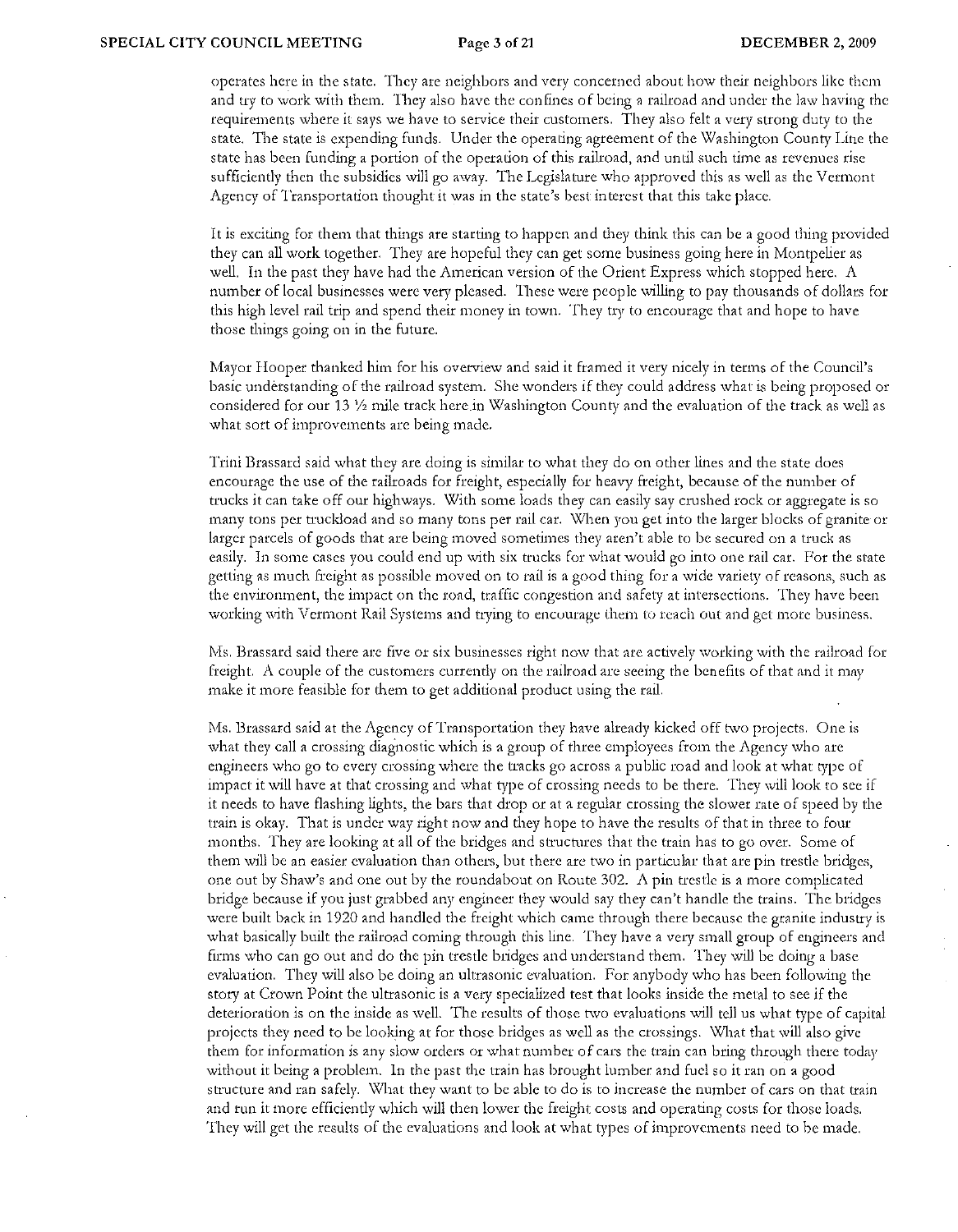She went on to say that in the western corridor right now they arc putting out a project to bid in the next month to six weeks which will install 13 miles of continuously welded rail on the Vermont Rail. That project will be removing stick rail. Stick rail is commonly used for freight lines. It is perfectly good rail, but the continuously welded rail is a smoother ride and allows for higher speeds which they need for the passenger service where Amtrak runs. They arc putting a condition in the bid for that project that reguires the rail which is removed from that line be moved over here to be put on to this linc. That will improve the rail that is on this line currently and allow for better movement.

Ms. Brassard said the other part they are doing is a large public outreach program. They have been in contact with Operation Life Saver. Operation Life Saver is a federal highway program and it funds different outreach projects that do everything from bringing coloring books and lessons to the schools to ads in the newspapers, to public discussions, and it is all based on safety around an operating railroad. It deals \vith crossings, trespassing, etc.

They do know they have an issue with both the Montpelier schools and Barre schools where kids use the tracks as walking paths, That is systematic of a rail line that hasn't seen a lot of action on it. This is all stuff they are going to have to get ahead of both through the outreach process and some type of enforcement process once they get the train running. That is the effotts the Agency of Transportation has underway at this point.

Mayor Hooper said she understood there are not proposals in place for new products to be moved, but they have heard there could be significant proposals there and they have also heard about the amount of traffic that could be coming through with the trains, She asked if Ms, Brassard could talk to the Council about what that means.

Ms. Brassard said she saw on the agenda tonight that some numbers had been thrown out about cars that would run daily through downtown and she wants to correct that. The discussion that had taken place was over a hypothetical amount of freight that was going to move on one of the bids that was asked for by the Army Corps of Engineers, which was going 10 move freight down to Louisiana lo do a rock barrier breakwater. What was discussed was that it would be 65,000 tons of product and they had a short window in which they wanted it moved. It was going to end up being 60 cars moved per week over a three-day period. The number of cars in this report are a little misleading because it was 60 cars moving out to Montpelier Junction over a three-day period each week. What Montpelier would have seen was one train coming in with empty cars and one train going out in the afternoon on day one; 20 cars coming in empty on day 2; 40 full cars going out on day 2; and then 20 empty coming in and 20 empty going out on day three. It is not a huge number of trains coming through. If they looked at what is the ultimate place they would like to be, obviously that is a different *story.* If the rail line is in the best shape it can be and they can move the maximum amount of freight her understanding is the locomotive can move a maximum of 60 cars at one time. They would be able to move one train per day of 60 cars through, and that would be it. It would require a huge infrastructure investment by the State of Vermont to build a rail yard somewhere large enough to create the train traffic that would allow multiple 60 car trains to pass through this line on a daily basis, and she doesn't think it's in the budget and it's not in the business view out there either. Her understanding is that if they have a 10 mile per hour slow order on a crossing with a 60 car train going 10 miles per hour it takes 4 minutes and 32 seconds for all of those cars to pass the crossing. You are talking about a huge amount of business coming out of there to make up that load. She is sure the businesses would love to see that built up to that capacity, but they don't see it happening,

Mayor Hooper said she had understood it differently.

Council Member Golonka said Ms. Brassard talked about a Surface Transportation Board and her group looking at the train tracks specifically and how they impact their usage. His concern would be how it impacts Montpelier's infrastructure. Obviously, the tonnage they are talking about - half a million tons per year is what he read in the paper - the city has lOa-year old pipes and 100-year old water lines and 100 year old sewer lines. He doesn't want to have to make a \$3 million dollar investment because the trains have been upgraded. How do they work with the city in that regard? They have gone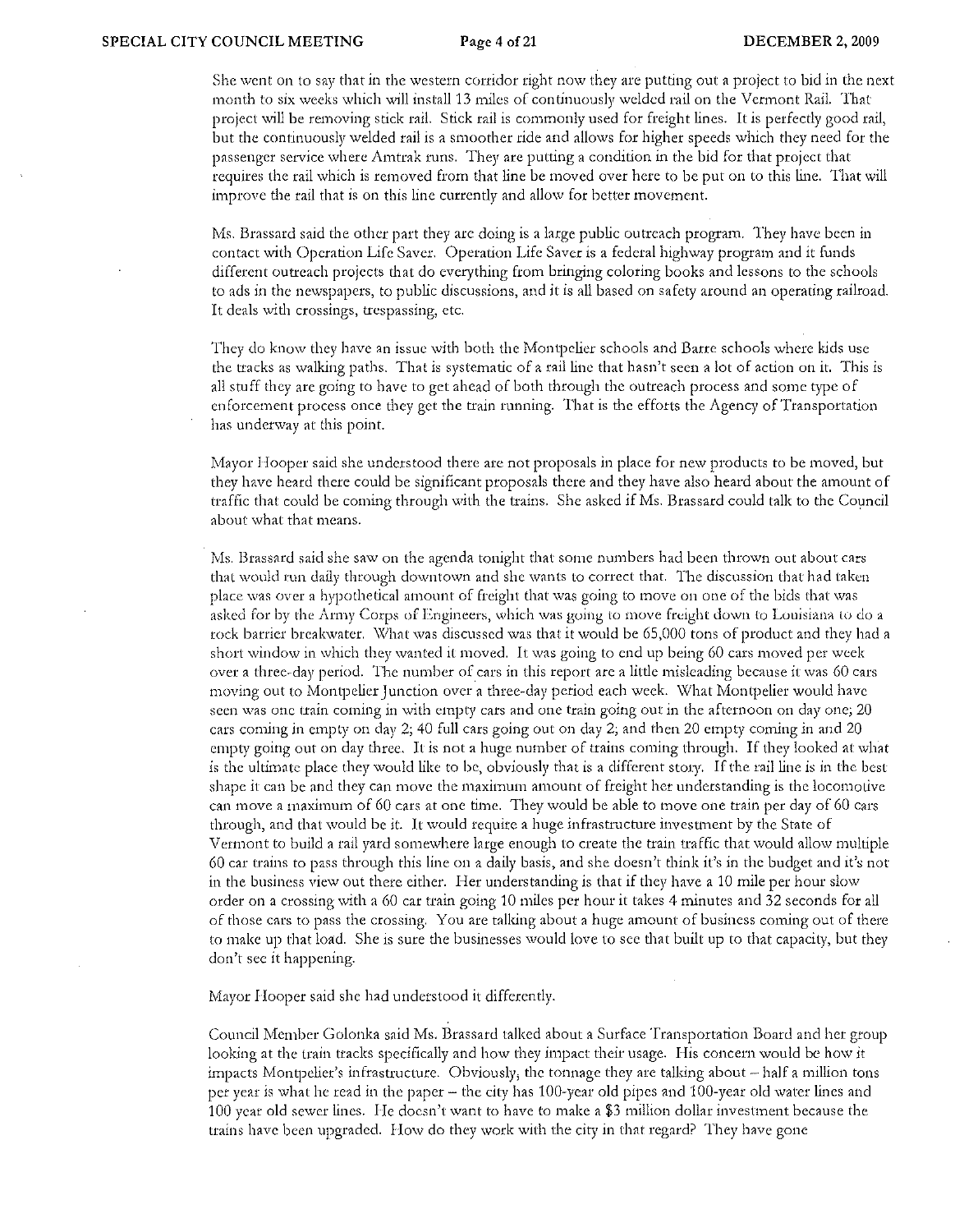through upgrades before with under utilized lines. Do they work with the city in terms of looking at where there will be weak spots in our system as well? He suggested that they should be working together on this process.

Eric Benson said in his history with the railroad he has never heard of a train actually causing a rupture of a line that goes underneath it. That is not likely to occur.

Council Member Golonka said he understands that it is not likely to occur, but the city has significant aging infrastructure in certain areas of town. That was a concern to him. With a huge increase in weight or tonnage going through town he wanted to be at the table to at least talk about this befate it happens so that three to five years from now they aren't faced as a Council with having to do a huge bond offering to the City of Montpelier to bear the burden the costs of our infrastructure costs. Does the Surface Transportation Board look at that with local communities to see if there arc weak spots in the system of where they are running through our towns.

Ms. Brassard said the Surface Transportation Board is a federal entity that oversees the operation of the railroad and she has never heard of them getting involved with that.

Mr. Benson said he would be happy to do some research and get back to the city in terms of what is the likelihood of something happening.

Ms. Brassard replied the other thing you need to look at is how the rail beds are made. The rail beds are made to keep it from impacting the water and septic lines.

Council Member Golonka said he thinks it needs to be addressed here in Montpelier from the infrastructure point of view. That may not be a priority of the trains and the State of Vermont, but it definitely would be a priority to Montpelier.

Ms. Brassard said they have a master license agreement with the City of Montpelier and it does tell where each of the crossings are located.

Council Member Weiss asked what financial obligations, if any, the city will incur. For instance, it may be gates, flashing lights, etc. Who pays for all of that?

Ms. Brassard replied the State of Vermont. If the diagnostic testing for the crossing comes back and requires some type of flashing lights or a gate she believes the lease requires the state to install them and the railroad to maintain them.

Council Member Golonka said in terms of the Barre Street/Main Street intersection there isn't much space in that area. How does the railroad work through an intersection that is an "F" rated intersection already? How would you locate some type of crossing guard in that area because that seems to be the big area of concern to downtown Montpelier from a safety and traffic point of view. Would there be two gates, one that blocks Barre Street as well as Main Street?

Ms. Brassard said Barre Street wouldn't get blocked. Main Street would get blocked.

Council Member Golonka asked what the legal requirement for the spacing is.

Ms. Brassard replied 5  $\frac{1}{2}$  feet from the edge of the rail. It is fairly close to where it is closing because you don't want bodies or anything in it. They know they have an issue there.

Council Member Golonka said the Shaw's entrance way is within five feet of that.

Ms. Brassard said they are looking at that intersection and know they have some issues there. There were some leases the state entered into. One is with Shaw's and one with Pomerleau for the bank building that has their drive through and exit literally on the tracks and the Redemption Center. All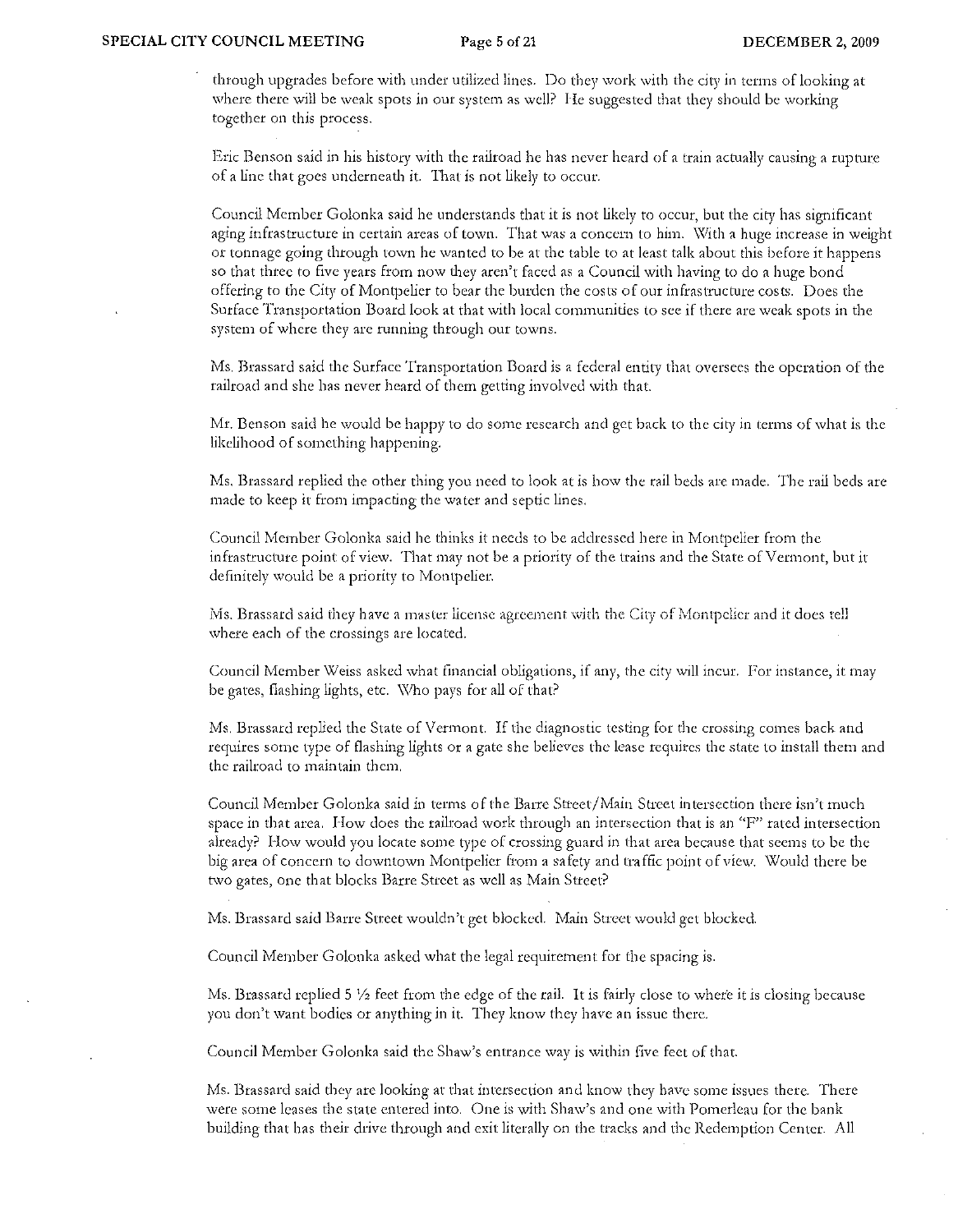three of those leases all have conditions in them that say if the train comes back to a mote active status those will be terminated. The Shaw's access point will be one and not two. The area by M&M Beverage will get closed down so they will have one access point.

Council Member Golonka said it is an "1"" rated intersection. How do you insure that this doesn't make it worse? He can't imagine that intersection being any worse than it is right now and he is concerned throwing a train into that mix would make it much, much worse, both from a backup point of view as well as backing out Barre Street, backing out Main Street. He foresees nightmares, particularly if the train is coming through during peak times. They had an issue with that intersection when they thought about putting up a parking garage behind one of those buildings. The traffic study that came through said that intersection is extremely poorly rated. Even though we would bope that through the evaluation the traffic study would be consulted.

Ms. Brassard said the crossing diagnostic would look at that intersection on Barre Street on to Main Street so the diagnostic will tell us if they need the flashing light and the bars.

Council Member Golonka said that will just tell us if we need flashing lights and bars, but won't say it is going to make it five feet further down even worse.

Ms. Brassard replied that is correct. It is just to look at what safety factors are needed to allow the train to pass through there in a safe manner.

Council Member Golonka said no one looks at the traffic impact on Barre and Main Street during this evaluation. Is that correct?

:Ms. Brassard said not during the diagnostic of the crossing evaluation. It can be requested on the highway side through the Regional Planning Commission or through the state traffic people. We can ask them to look at specific areas where you feel an intersection is going to need that type of evaluation. That is a different type of evaluation than what they are doing.

Council Member Golonka said from his perspective that would be a nightmare.

Mayor Hooper asked how they would do that.

Ms. Brassard said through the Regional Planning Commission.

Mayor Hooper said there are five intersections in a mile and a half of track and a 40 car train is more than a quarter of a mile long. You have to close the intersection before the train gets there so it clearly will close two or three intersections at a time as the train rolls through.

Ms. Brassard said it depends on the street and what the diagnostics show as to whether it is an intersection that *is* totally closed before the train gets there. If you watch the way the train comes through nothing closes so it depends on the traffic that comes through there, the type of intersection it is, the number of cars on the train, and a lot of other factors.

Mayor Hooper said she was told it would be a 40 car train could close at least two intersections and it wasn't accounting for the clearing of the intersection to allow it to be clear before the train arrived.

Council M'ember Golonka said Trini talked about her evaluation and input. Is there a Board or an appeals group that the Council could go to and express their opinion in regards to what they feel needs to be addressed?

Ms. Brassard said there is the Surface Transportation Board.

Council Member Golonka said he wonders if there is a place the Council could havc input into some of the issues that may comc up.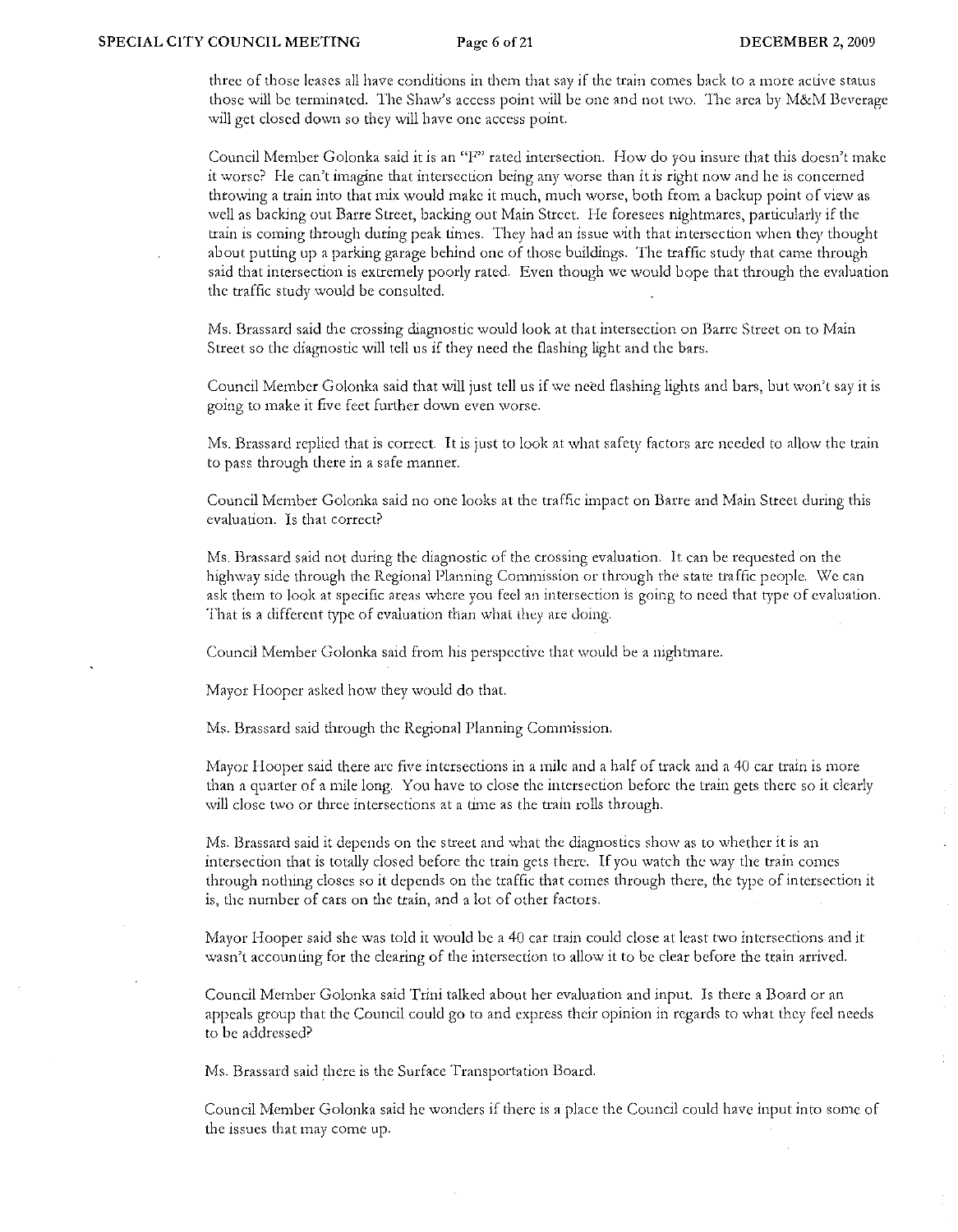:Ms. Brassard said the Surface Transportation Board looks at the safety and operations of the train.

Council Member Hooper said he doesn't know much about train scheduling. He talked to some people and they say they buy their permits minutes before they head out on a piece of track. How much scheduling control does the state have over the trains going through?

Ms. Brassard replied the State of Vermont has none. The railroad as the operator has control over it and that is all driven by the freight they arc moving but it is also driven by the time slots in which the freight they arc moving has to fit onto the larger track.

Mayor Hooper asked if there was an ability on the part of the railroad operator to establish when these trains would be coming through town.

Mr. Benson said they have very little flexibility. They certainly would entertain whatever input the city feels would be important and what critical times to avoid if they can.

Council Member Hooper said if this is the only train traveling on this track they could theoretically wait for a few minutes before they come through the downtown.

:Ms. Brassard replied there is more flexibility with it on this one track. It is meeting the time schedules to have all of them out there and waiting from whichever business they are coming from to get the empty and full cars back and jockeying between the different places.

Council Member Golonka said they are running trains through town that will have tons of granite. What happens if they get stuck? It could potentially separate Montpelier for an extended period of time where our emergency personnel are on one side and citizens on another. What type of emergency planning do you work with here? Are there trains on either end?

Ms. Brassard said there are response plans and Vermont Emergency Management works with the agency and the railroad. The railroad has equipment at either end.

Mr. Benson said all of their personnel on the train are required to have safety procedures and a time table. There is contact information if they have a derailment so there is an immediate response. There. is a whole framework of how that gets managed which is driven by state law as well. It essentially falls to the Fire Marshall. They had an example of that in Middlebury when they had a derailment a couple of years ago. The emergency response there was right on and there was an evacuation and everything happened as it was supposed to happen.

Council Member Golonka said they are talking about transporting raw tonnage in large amounts.

:Mr. Benson said most of their rail cars when they are loaded are pretty close to capacity and they do have limits because of the bridges in the state where they can't go over a particular weight anyway. That is a safety consideration. Thankfully, the rail bed is nice and flat so it isn't like you have a runaway train coming down the hill and getting away from you.

Mayor Hooper said traffic is one of the major issues on the list of concerns they would have. On Bailey Avenue, which is where the High School is located, the school has identified that as a troubled intersection with traffic during school time going in and out. On Main Street by Shaw's who have put hundreds of thousands dollars in improvements into their property and they are a very valuable business to us. Having a downtown grocery store is incredibly important. That traffic frequently backs up over the tracks as people are trying to get into a tight parking lot in the evening. That traffic on Main Street in the evening will sometimes back up from Memorial Drive to our first roundabout so that is an obvious concern. We have also heard residents express concern about a potential development in Sabin)s Pasture. Wie have experienced significant traffic delays and watched how it backs up all over the community and the urgent issues it created. That is something that is of deep concern to the Council and they would very much like to understand and be assured it won't create problems for us. They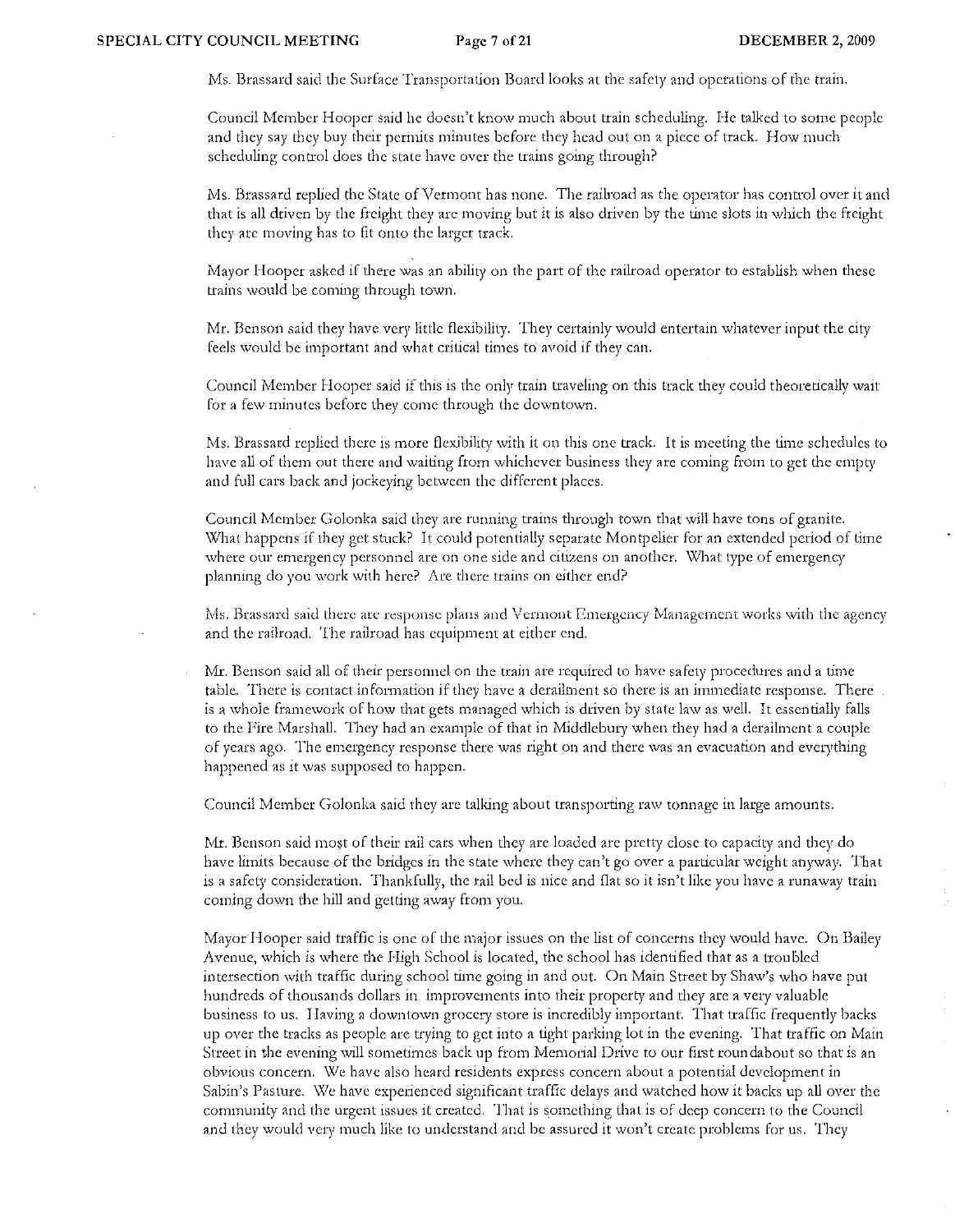talked about the emergency access and the concern there. She believes the city's EMS people did raise the notion of a concern about derailment and wanted to make sure we could easily clear out the tracks. It is fabulous and she appreciates the business opportunities that are being created at Wilson Industrial Park and some important businesses on that side of the county. A core piece of Montpelier's business is our downtown with the offices and retailers who usc our community and our way of attracting people into this community, making it livable and a good place to do business. That is terribly important to the city. A significant portion of the railroad goes through our designated downtown and in areas where we have invested very heavily in our infrastructure in order to create a good climate for our residents but also for the businesses in our community. We worry about that while recognizing the deep value at large, Washington County, their concern is paying attention to what our residents and businesses are going to experience.

Mayor Hooper said a lot of people have said the train should run at night. When we had the Orient Express here we heard from a lot of residents about noise because it was running theit diesel at night. They need those sorts of issues to be considered. They are concerned about future opportunities to develop in the community. We have one important property on Stone Cutters \X'ay which remains undeveloped. The city, state and the federal government have invested significant amount of money in partnership with the Vermont Rail Systems to redevelop that property on Stone Cutters \X'ay. They need to see that redevelopment continue. That is very important to our grand list and property base in the community.

Another area is Sabin's Pasture which a group is working on developing at least 150 housing units. That is away from where the railroad is but comes back to the traffic issue. In the master Act 250 permit this group has achieved for that project the failure of the Main Street and Barre Street intersection has been identified as an impediment to the development of that project. This is one of the areas that this City Council has said that it is very important to this community to develop more housing. She is concerned that we are going to lose our opportunity to develop that housing because of traffic problems that could be further troubled by significant rail going through there. There is also the concern about noise and what it does to quality of life.

Richard Sheir from Loomis Street said he is going to frame the train in context. What you are dealing with is the most extreme outer limits of a proposal that really are way out there in terms of projections that will most likely never be met. He said he would like to frame what 4 minutes means in terms of traffic flow in this town so people can get an idea of exactly what this would involve possibly twice a day. Four minutes is three cycles of the light at Main Street and State Street. If you are coming into town from 4:00 to 6:00 P.M. almost all of us have been stopped by that light for three light cycles. That is what we are talking about. This would happen once or twice a day probably most likely during off hours. *\X1e* are so eady in the process raising flags of alarm when the press has barely started. It seems to him that good'common sense will dictate that you don't: run a four minute train during rush hour or you would have people backed up on Route 2 who want to go north on Main Street. That would be negotiated much further down. When we are talking about studies like this we're talking about something that is just months and years away so waving 'the flag of alarm so early in the process just seems alarmist to him, and it's not good government. That is basically what he came to talk about tonight. It isn't going to bring our downtown to its knees. It isn't going to cause horrendous noise and drive us all batty. It isn't going to destroy our sewer lines when empty cars travel the rail in a couple of times a day. Let's just let the process work its way through quietly and gradually along the line. We can come back and see the progress that has been made and comment. He is trying to be a voice of common sense for a change,

Mr. Benson told Mayor Hooper that her concerns have not fallen on deaf ears. It is their intent to communicate with the city. Call us because there is information available in terms of dispatchers, etc.

Marjorie Power from Independence Green said she is an ex City Council member. We need to get a grip here, Montpelier has always been a very "Can Do City," Stone Cutters \X'ay, the strange design configuration of that whole project was specifically done to accommodate the needs of the railway. The bike path, Pioneer Street Bridge, all of those projects were designed to accommodate not only the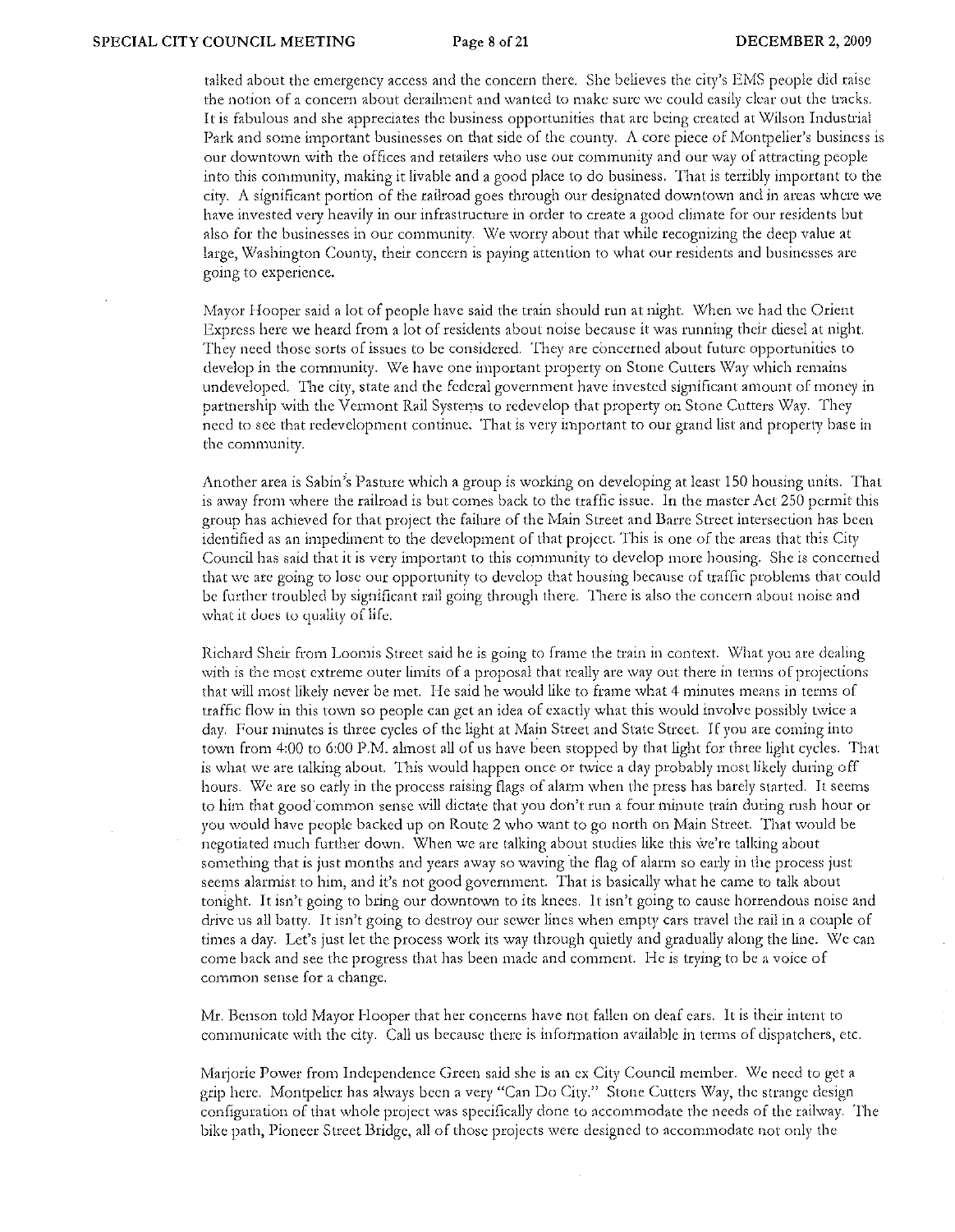existing railway but to enable the right of way for the Montpelier/Wells River Railway to be re-laid with tracks if the need arose. \X!e arc all complaining constantly in town about parking, traffic, etc. She regards this proposal to upgrade the Montpelier/Barre Railway as an opportunity. We've talked for 15 years or more about having some sort of robot train that would go back and forth to peripheral parking and bring people who would be parking for long periods of time like state employees and other downtown employees to their work enabling them to park on the periphery of town. This is an opportunity for us to envision that actually happening. Here we arc in the process of en Vision Montpelier where we are planning for the next 100 years. Part of that plan includes all sorts of energy efficiencies, economics and yet the tninute an opportunity arises where we can take traffic off the road we start going all giddy. She hasn't always been a friend of the railway. She has represented the Grange on the issue of farm crossings. She is quite aware as a Grange member and the history of the Grange's relationship with the railways which has been adversariaL At times railways can behave like jerks! *'\tie*  need to look at the brass ring here what is good for our community, good for Barre, and good for the region. It is going to enhance infrastructure that will enable us to use it if the railway gets its act together. There are a lot of uses that can be put on that track. She understands Tom's worrying about the sewer, but we need to remember the amount of sewer over which the rail line is quite small. It's not like the Barre problem where you are going to have big trucks going along the track. The sewer is not laid under the track. As a member of the Barre Historical Society and their exhibit creator \ve need to remember the genesis of these railways. It was for carrying heavy pieces of granite. It's the reason that Barre became the town that it was. It got rid of the oxen problem on the roads. It is fine to be concerned. We know things are a little different now. The ox teams don't back up over three light cycles. \Y/e l1eed to get a grip. \VJe can as a city deal with this, and it will be good for us, OUi' neighbor community and for the region that we do deal with it in a back to the future kind of way. It is good for us that the railway should come back, and it is good for the people of Barre. There are those who love the grout piles but \ve could move quite a bit of grout out and not affect the amount that remains. This is good for business for Montpelier, for Barre and for Barre Town, and we should regard it in that light.

Mayor Hooper told Eric Benson that Marjorie had raised a question that others have asked her. How does passenger service or light rail coexist with freight?

Mr. Benson said it is just a matter of scheduling. It is certainly possible. They run tourist trains down in the northern corridor of the VTR. The most active tourist train is in the Green Mountains which is down in the Rockingham area going up the Connecticut River line and up through the Green Mountains into Rutland.

Norman James from Derby Drive said in a previous life he was the Executive Vice President of the Barre Granite Association. He isn't here to speak for them because they can speak for themselves. This is an economic issue. Straight up  $-i\ddot{\tau}$  a regional economic issue. He is also a member of the enVision Montpelier group that deals with the economy and livelihoods. 'fhe word "regional" is a part of that document in many, many places because they decided economically Montpelier cannot support itself by itself. It needs its neighbors as much as the neighbors need the City of Montpelier and the thought process that goes on here. He was very disappointed that at least one member of the Council has already made up her mind that this would not be of any benefit to the city of Montpelier. We have already heard some talk here tonight that has clarified a couple of things. He thinks with the issue of traffic or by Sabin's Pasture that instead of penalizing a railroad fix the traffic pattern. Make sure the eye is looking at the big picture here. It's a big economic issue. It will be a benefit to the City of Montpelier, a benefit to the City of Barre and to one of its long time employers in that community.

A member of the audience asked when we aught actually see granite laden trains going down the tracks and how long might it take?

Ms. Brassard said first of all they are not just granite trains and they are going down now. They do run trains currently with lumber and oil so you do see the train once every week or once every two weeks. As far as when you can see more trains behind that train it is all based upon what happens out there with the other vendors as to when they are doing it. There arc some active bidding processes going on right now so as soon as one of those is accepted you will see freight start to move. There arc also a couple of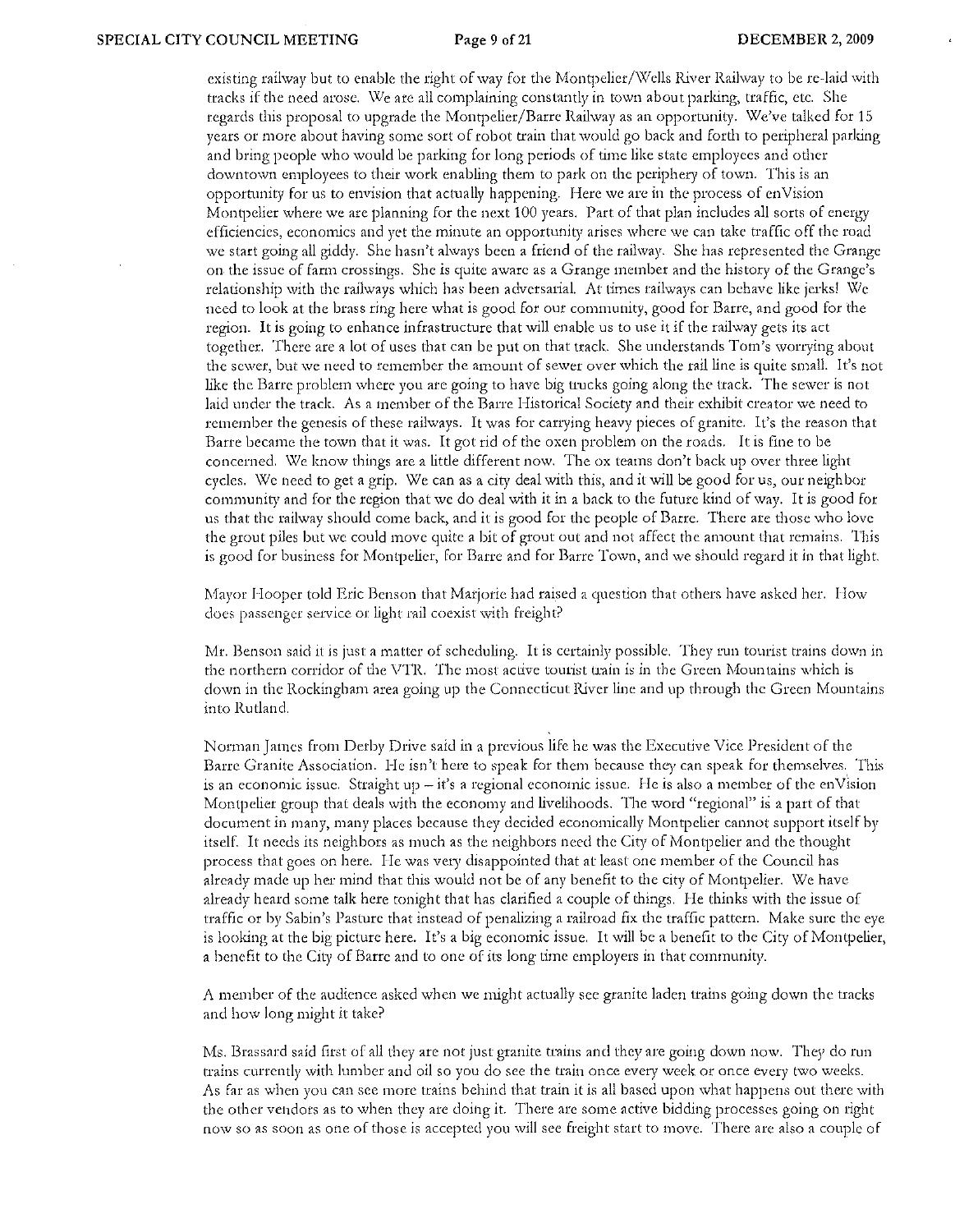businesses looking at whether they can get the commodities they need brought in by train, and as soon as one of them gets a positive answer you'll sec more cars.

Mayor Hooper said there was hopes there would be contracts and the product would be moved in April.

Ms. Brassard said that was with the original contract that was thought to be awarded but the money got moved by the Army Corps of Engineers to another project.

Assistant City Manager Hill said she is the liaison from the City Manager's Office to the Regional Bike Path Committee which has made substantial progress. They arc actually in the right-of-way acquisition phase for the city. If the relationship of the bike path to this new proposal has been looked at, the rumor she has heard is that it will not affect Montpelier but Berlin's portion. The Agency of Transportation has to work with the bike path programs, Has this been looked at and discussed?

Ms. Brassard said they have looked at a couple of segments of the bike path that could be impacted. One is in Barre City and one is in Berlin. As far as the actual layout and what it will cause for problems they haven't gotten to that level of detail. As far as the tail corridor, obviously the first use for it is for rail operations and as Eric alluded to before when they rail bank a corridor they use it for trails, They are also allowed to use the excess land or land that is not currently being used for rail and that is what they were looking at using for the bike path. One of the big questions out there right now is whether a segment of the track in Berlin would be needed to build the larger trains to get them out of the downtown areas. There is a segment of the bike path when it comes through where the rqundabout is and heads out towards Price Chopper and then there is a segment where the path comes off Route 62 behind Main Street in Barre

Christopher Parker, Executive Ditector of the Vermont Rail A.ction Network, said they support this action. To him this is an example of the power of the railroad to mitigate but could actually be a real negative environmental effect from this business. He is also a former train conductor and under federal law there is a limit to how long railroad crossings can be occupied by stopped trains. As a conductor if you are in a situation where the crossing has stopped for more than 5 minutes you are supposed to make a cut in the train and move the train forward and leave the crossing empty.

Anthony Otis said he previously worked with the Railroad Association for 22 years from 1986 to 2008, He lives neat the tracks. They own three properties on Sibley Avenue at the eastern end and their bedroom is on the second Boor of both Pioneer and Granite Streets and he would trade the sound of jake brakes on River Street for thc sound of a railroad whistle. He doesn't think they have had enough explanation tonight about the environmcntal benefits of rail transportation as opposed to road transportation by truck. He's sure that if this project doesn't come to fruition with the railroad the granite industry will find a way to get loads of granite on heavy multi axle trucks which will be passing through the City of Barre and along River Street. Don't kid yourself that that won't come to pass if this project doesn't go through. He is very happy about the way the conversation is going tonight. He believes they have had good questions and good comments. He was involved in the creation of the Vermont Rail Advocacy Network which is private individuals and some businesses that: join for the economic benefits and the environmental bcnefits of rails statewide. He worked for years with Vermont Operation Life Saver. If you are concerned about danger to people from the railroad tracks, he tried for years to get the city to try to educate the students in this community not to go over the rail tracks and bridges, and the city hasn't done anything. We need to start an education plan in Montpelier to stop our young people and adults from walking across the railroad bridges. They could cite many instances in other places where people have died thinking it is safe to do it, and it is not.

Council Member Jarvis said she wants to be clear that the Council is talking tonight about one proposal ftom one company to use the rail line.

Ms. Brassard said there are multiple businesses along the rail line that want to start using the rail line.

Council Member Jarvis said when they are talking about what the maximum is the maximum is really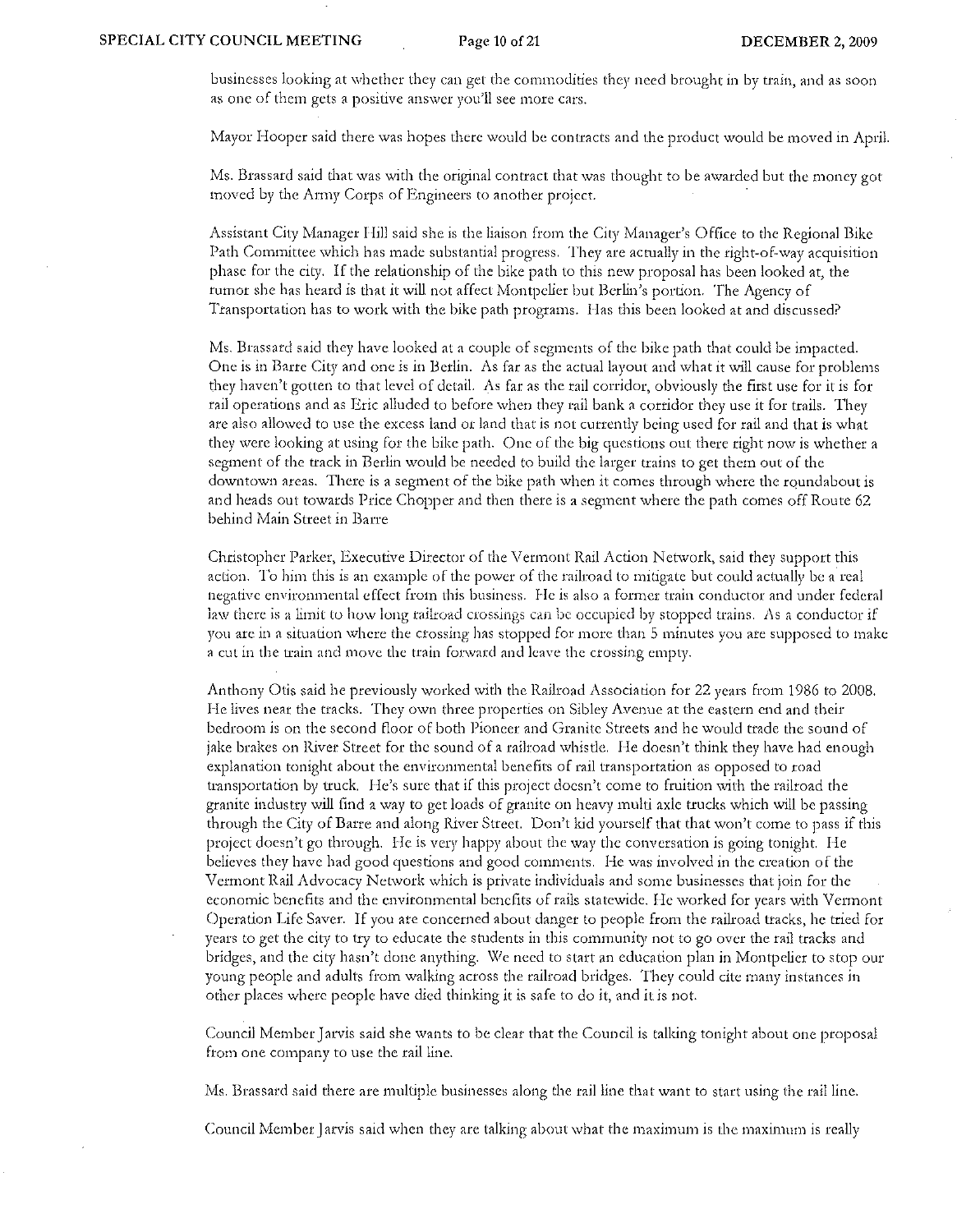the minimum because it is getting started and upgrading the rail and potentially allowing it to be used by many more businesses. There was an article in *The Times Argus* that made it clear that this isn't if but when kind of scenario. The City Council just wants to be in on the conversation, ask our questions and express our concerns. She is shocked and surprised at being chastised for doing our job which is to look out for the best interests of the city and to prepare for the worst case scenario. She thinks that is the Council's job.

09-309. Presentation by City Manager of the results of the recently-conducted *'National Citizen Survey"*.

> During August and September, the National Research Center of Boulder, Colorado (working in conjunction with the City of Montpelier) conducted an extensive survey of Montpelier residents. This is part of a program called the National Citizen Survey.

1,200 surveys were randomly sent to the community asking people to rate a wide range of topics including quality of life, transportation, housing, land use, economic sustainability, public safety, environmental sustain ability, recreation and wellness, inclusiveness, civic engagement, public trust and city services. Certain policy questions were also posed.

558 responses were received. The 46.5% response rate is very high for this survey.

Responses were compared to all participants nationwide, as well as communities in the 4,000 to 14,000 population range. In addition, responses were analyzed by voting district, length of *time* of residency, homeowner/renter, children or seniors in household, income, age and gender.

The City Manager will present an overview of survey results, highlighting key issues and the five areas identified as Key Statistical Drivers - those services ateas where citizen response most closely correlates to citizens overall ratings.

Recommendation: Receive update from the City Manager; opportunity for discussion.

City Manager Fraser said the survey has been a major initiative of the city this year to try to reach out to the comnlunity in hard times and find out what their thoughts and priotities arc and take stock of what we do, who we are and how we do it and how people feel about us. The city received its final report which is in five large documents. The City Council has three of the documents. Everything that is in the five documents is available right now on line at the city's web site www.Montpeliervt.org.

The National Citizens Survey is a partnership between the National Research Center and ICMA, which is the International City/County Management Association. They formed a business partnership a few years ago for communities like Montpelier to understand what we arc doing. Because they have a somewhat standardized list of questions it allows for benchmark comparisons with over 200 participants from 40 states and other 500 jurisdictions. In addition to their own surveys they have made it their business to try to acquire any other surveys that are published about local government services and to the extent that data matches up with theirs, they have incorporated it.

He first became aware of this survey at the ICMA Conference and was speaking with a City Manager from Dover, Delaware and he explained they had used it and it had been a big success. He has learned since then that many communities often do this in two year cycles so they can track their own progress and track what improvements have been made and where opinions are changing.

We can benchmark our service ratings. It informs our budget and land use strategic planning decisions. We find out what citizens' priorities arc and their concerns. \'Ve can use it to measure our own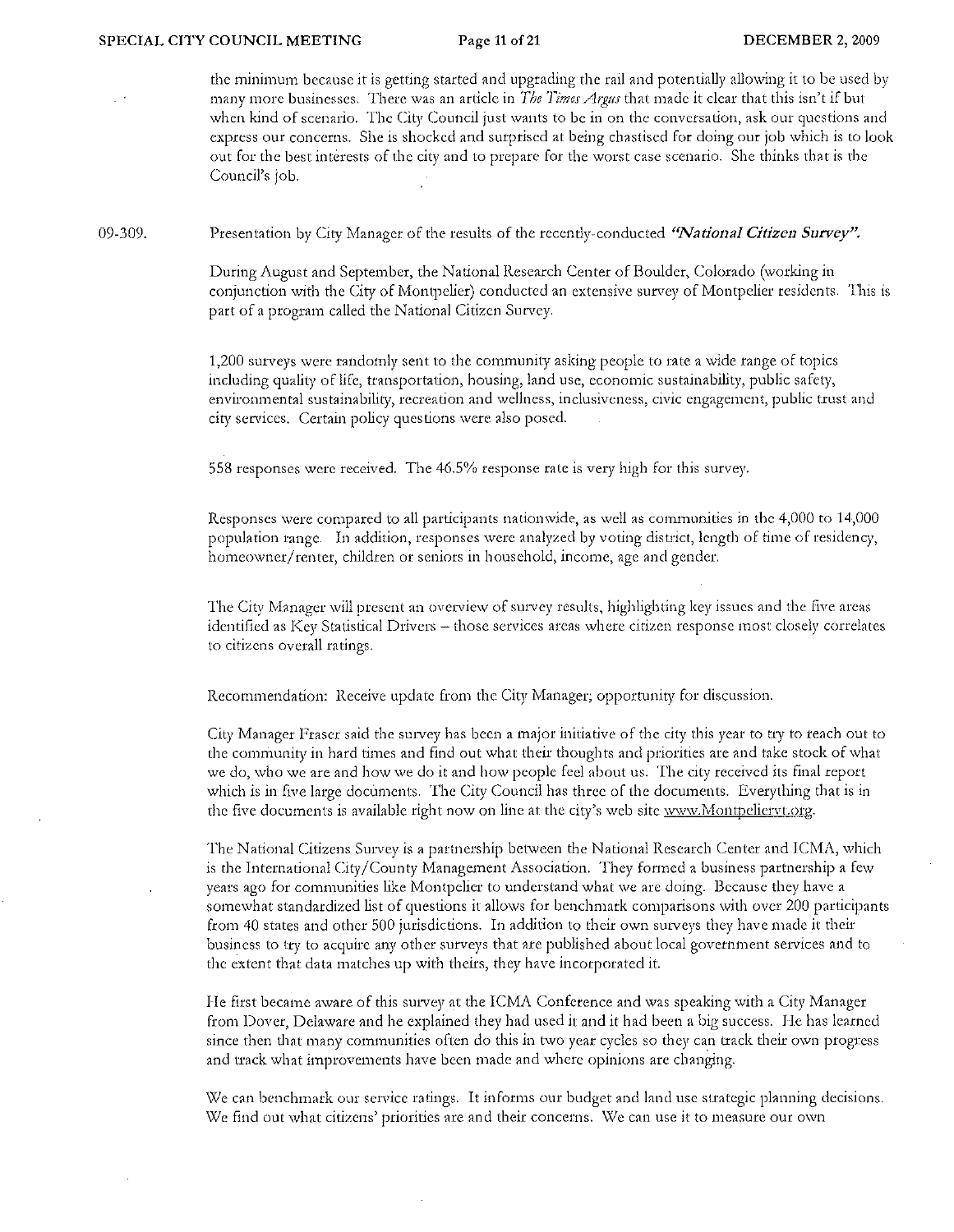performance and how people feci our services are doing and we can usc it to monitor trends and residents' opinions.

The 2009 survey is what they call a multi contact mail survey. It was all done away from City Hall. We provided some basic information and assistance to them, but it was kept at arms length and done by the National Resource Center. Representative samples of 1,200 residents and households were done, which is the standard sample size they use in all of their communities. Obviously, in a smaller community like Montpelier that is a big number. There were 558 surveys returned which is a 49% response rate. That is a very high response rate for this survey. They told them in the beginning to expect 30 percent. The survey carries a 4% margin of error and they weight the data to statistically reflect the population if they notice an under response from certain populations.

In addition to the main reports it gives the overall answers they have split the results in several different ways. There are demographic comparisons. Some of the questions are: How long have you lived in the town? Do you rent or own your home? Do you have children under 17 in the household? Do you have adults 65 or older in the household? \X1hat's your household income? \X!hat's the age of the person responding? What's the gender of the person responding? They also broke the answers into voting districts and both the demographic and geographic subgroups' responses are crossed tabbed so they can see the different responses by those groups, and it is interesting.

They also had a custom benchmark comparison so they selected to be compared to cities and towns with populations between  $4,000$  and  $14,000$  people across the country that have done the survey so Montpelier's results were compared to that specific benchmark. They were also compared to all of the communities.

Their respondents were also asked an open-ended question. \Vhat is the most important issue the city will face in the next five years? In addition, they asked some specific policy questions. All of the results are available in the document.

The first category deals with community ratings. Ninety percent of the respondents rated Montpelier as a good place to live and said good or excellent. That is above the national benchmark. People were asked to rate the overall quality of life in Montpelier, and 85 percent said excellent or good and they said the same thing about their own neighborhood. People like living here at a higher rate" than people nationally. They were asked if they would recommend living in Montpelier to someone who asked and 86% said yes. Were they likely to remain in Montpelier for the next 5 years, and 81% said yes, which is similar to the national benchmarks.

There were some questions about community design. The ease of walking rated highly and 83% said it was easy to walk here which was above the national and population benchmarks. The availability of paths and walking trails 73% rated excellent or good, which is above the benchmarks. The ease of bike travel 53% rated excellent or good, which is similar to the national benchmark and above the smalle~ community benchmark. Ease of car travel was not terribly surprising givcn the conversation we just had. Forty-nine pefcent rated it excellent or good, which were both below the national and the population benchmarks. Traffic flow on major streets was 33% excellent or good, which is below the national benchmarks. This survey is a snapshot in time. Things have changed since then, both good and bad, in the community so that might change peoples' opinions from the August and September timeframe when they were doing the survey, which was also when Route 2 was tied up pretty badly with traffic.

Transportation services: street lighting was about the same as national benchmarks. With street cleaning we were similar. Sixty-four percent thought we did an excellent or good job which is similar to the national benchmark, but people in smaller towns are cxpected to be tidier. It was similar with snow removal. Sixty-three percent said good to excellent, which was similar to the national benchmark but below the small town comparison. Traffic signal timing we did well there and above the national benchmarks at 61%. Our bus and transit services were 52% rated good or excellent, which is similar to the national and population benchmarks. Areas where we fell below were sidewalk maintenance, street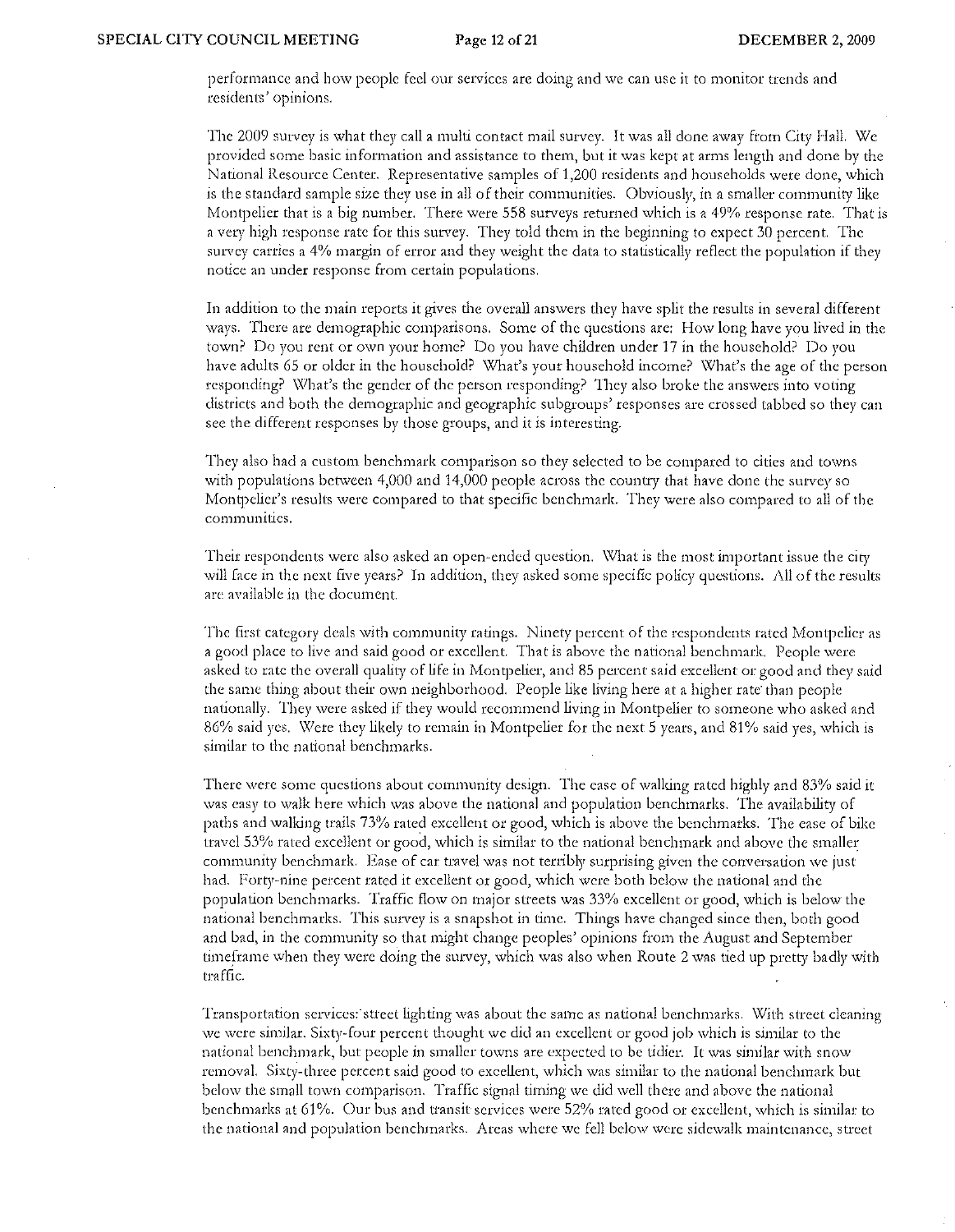repair and the amount of public parking. Those were 44% and 31% and 22%, all below both benchmarks.

They asked questions about the perception of housing. How would you rate the availability of affordable quality housing? You can see that only 20% rated this excellent or good and only about 30% that there were excellent and a variety of housing options. Both of those were below the benchmarks so people arc concerned about housing.

Land use and planning  $-$  the overall appearance of Montpelier, 82% of our residents felt it was excellent or good, which is above the benchmarks. Forty-eight percent thought the quality of new development in Montpelier was excellent or good, and that is below the benchmarks. While people like the way it looks they aren't necessarily happy with the newer developments they have seen.

They talked about the economics. Montpelier is a place to work was rated highly. Seventy percent of the people felt this was a good place to work, which was above both benchmarks. The overall quality of businesses and service establishment 67% is above the national benchmarks. Shopping opportunities, however, interestingly enough we were at 45% good or excellent, which is below the national benchmark but above the smaller town benchmark. Larger communities compare to malls and larger stores, but for small communities we actually have an excellent robust shopping area so our people rated us highly as compared to other small towns. Employment opportunities 23%, which is below the national benchmark but similar to that of people in communities our size.

Public safety is a key issue and Montpelier can be proud of this. People were asked how they felt in their neighborhood and in Montpelier's downtown both during the day and at night. Overall 97% of the people fcIt safe in their neighborhood duting the day and 87% felt safe in their neighborhood at night. Ninety-eight percent of the people felt safe in downtown during the day and 80% felt safe in the downtown at night. Those were both above the national and population benchmarks. It is interesting to look at that when you look at the demographic breakdown. A number of our folks felt safe from violent crime and 83% felt safe from environmental and hazardous crime and 73% felt safe from property crime. These were all above the national and size benchmarks.

We talked about our safety services. Fire service is 96% that people felt were excellent or good, which is above the national averages. Ninety-six percent for ambulance service, which is above the national average.

Police services are 85%, which is above the national averages. Fire prevention and education are above or similar to national averages. Crime prevention was 78%, which is above the national averages. Emergency preparedness 64% felt good which is above the benchmarks. Traffic enforcement was similar to the national benchmarks and below the small town benchmarks. He doesn't know if that means people think we enforce too stringently or not enough. Clearly people felt we were falling behind in traffic enforcement. In talking to people about the services they said that fire and ambulance arc traditionally the high scorets here because they don't have much regulatory authority. People have a safety role but they also pull you over and give you a ticket. You can have a negative interaction with the police where you would almost always have positive interactions with fire and ambulance. They said it is very important not to try to compare one department against another based on their response because people just have built in biases for or against certain departments. It is very important to look at how they rate fire departments compared to how other people rate fire departments and how they rate police departments. That was emphasized throughout the survey.

Talking about our environmental sustainability issues people were asked about how they felt about the general quality of our overall natural environment and 85% said good or excellent, again above the benchmarks. Air quality was rated 85%. The cleanliness of the city was 84%, which was above the benchmarks. Preservation of natural areas which is open space and green belts were at 73% which was also above the national benchmarks. Ninety-five percent have recycled used paper, cans or bottles at least oncc in the prior 12 months, which is above the national benchmark. Environmentally the city scores very highly. Given the ethic in this community that is probably not much of a surprise.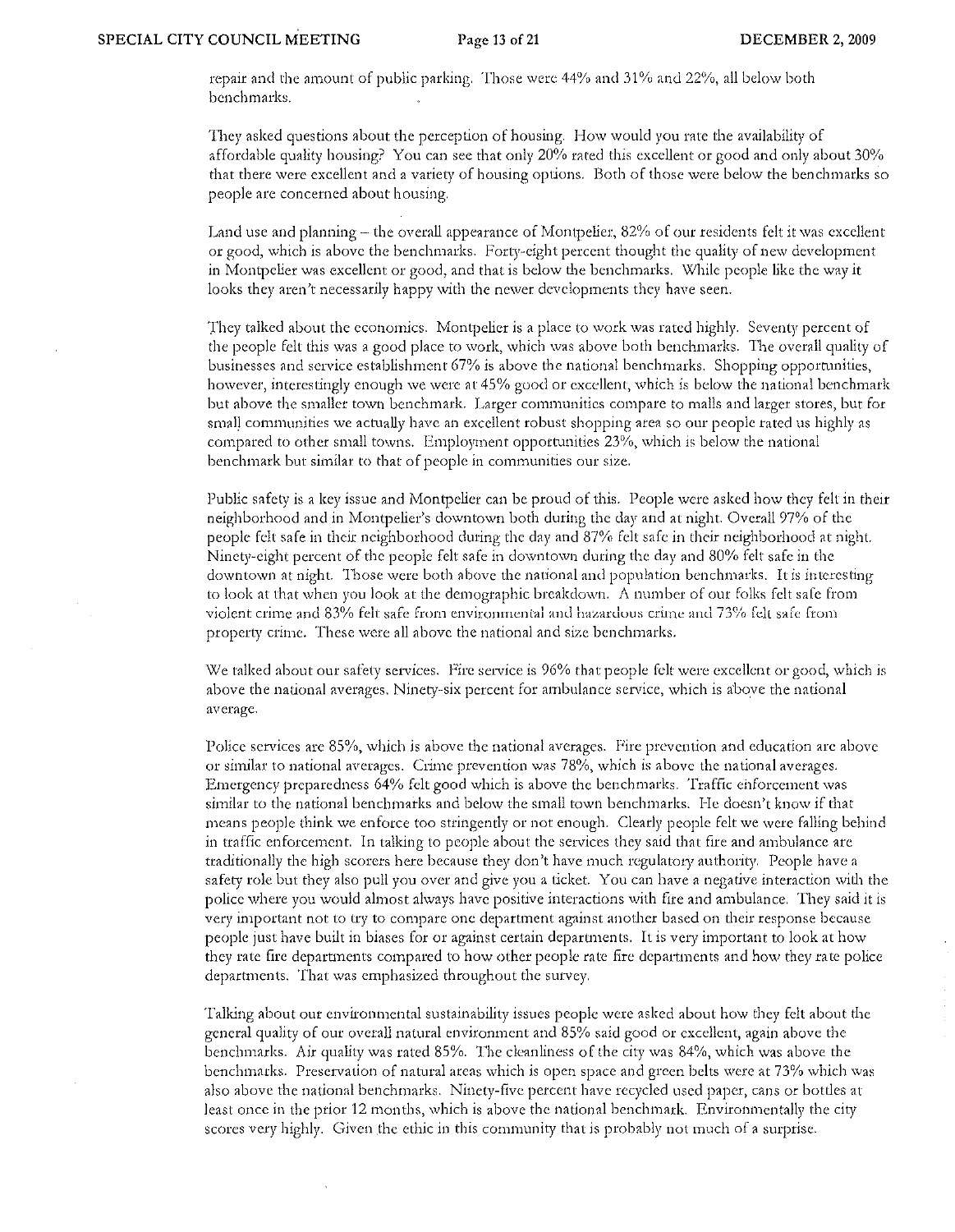Talking about utility services, our sewer services are rated highly. Our drinking water was rated okay or similar. Storm drainage was similar to the national and below the benchmark. We had some issues with storm drainage last year that may have played into some of those ratings. Yard waste pickup was below the national benchmarks. It's not a big service we offer.

Recreation and wellness – people ranked city parks 89%. Our recreation programs were rated at 82% above the benchmarks and our recreation centers or facilities were ranked 73%, which are similar to the national benchmarks and above the like communities. Sometimes we think we struggle with older recreational facilities, but we have a lot of them compared to communities our size and people appreciate that and recognize the value of what we have. A question was asked about the availability of recreational opportunities and 72% rated it good or excellent, which is above both benchmarks. People feel like they can get outdoors, do things and we have a variety of activities.

Similarly, culture, arts and education a question was asked about the opportunities to attend cultural events and 68% said excellent or good, which is again above the benchmarks. People were asked about the opportunity for educational opportunities and 61% rated that excellent or good, which is similar to national and above the smaller towns.

Health and wellness - this isn't really a city service but it is interesting to see where people fell. The question was asked about affordable quality health care. Forty-seven percent ranked it either good or excellent, and that was similar to where people fed nationally and in towns our size.

Council Member Weiss asked what percent of respondent means.

City Manager Fraser said that means out of  $100\%$  of the respondents you see  $8\%$  rated them excellent and 39% rated it good.

Something that certainly docs affect us in the public sector is our community and civic engagement and how people feel about living in the community. Ninety percent of the people felt this was an excellent or good place to raise children and 79% felt there was a positive or excellent sense of community. Seventynine percent felt there was openness and acceptance of the community towards the people with diverse backgrounds. All of those were above the national benchmarks. Sixty-two percent of the people thought this was an excellent or good place to retire, which is similar to the benchmarks. Thirty percent thought there \vas a good or excellent availability of affordable quality,childcare, which was below the national benchmarks. That was one area that really had some variances with regard to some of the demographics, particularly with income. The higher income people felt there was plenty of affordable childcare and low income people were really low.

Mayor Hooper said it is too bad when they combine affordable and quality in that instance and with health care because those are two different measures.

City Manager Fraser said talking about services to specific populations in the city, 76% of the people felt we had good services for scniors; 63% felt we had excellent services for youth and 58% of the people felt we had good services for low income people, all above the benchmarks. Interestingly enough, the higher income people ranked our services to low income people much higher than the lower income people ranked our services to low income people.

Talking about civic activity 82% of the people felt they had opportunities to volunteer their services and 79 % felt they had opportunities to participate in community matters. Again, that was high and above the benchmarks.

Specifically talking about the City of Montpelier government. Public trust, is something that might have changed since we took the survey. The overall image or reputation of Montpelier 84% ranked it excellent or good, which is above the benchmarks. The job that the Montpelier government does at welcoming citizen involvement was rated 64%. That is above the national benchmark and similar to the population benchmark. The smaller communities are going to go the extra mile to include people in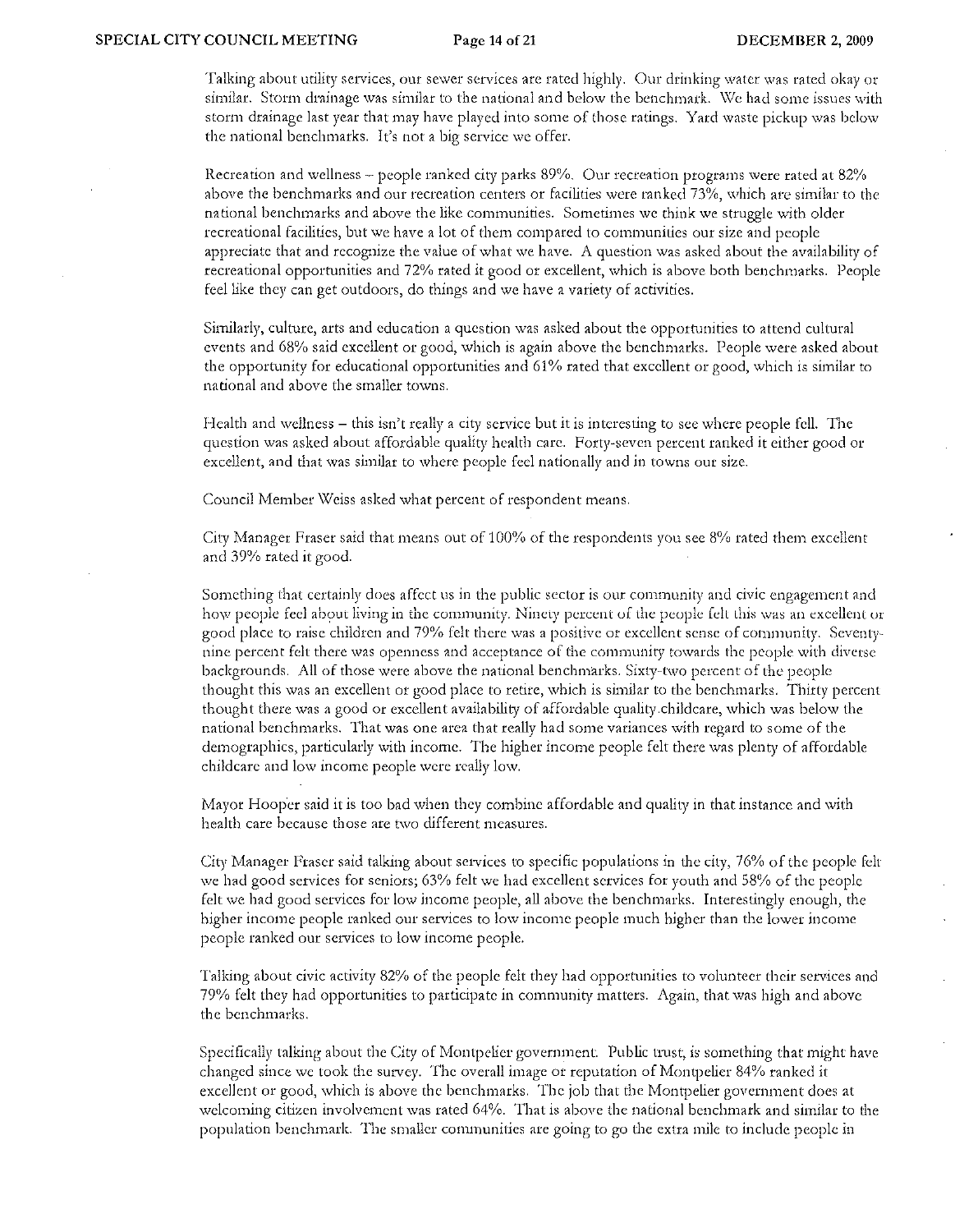their governments. The job that Montpelier government does at listening to its citizens 57% rated it excellent or good, both above the benchmarks. The overall direction that the city is taking was 56% excellent or good, and those were both similar to the national benchmarks. The question of whether they believed they get value [or the services for the taxes paid to Montpelier were 46%, which was both below the national and regional benchmarks. They arc happy with the city, happy with the services but do not believe they get the value for theit services. That is another interesting one to look at the demographic breakdown on both by income. He was very surprised to sec, for example, that families with children ranked that lower than the families without children considering if they have kids in school. It was a very surprising result. They also ranked youth services for kids high.

Talking specifically about City of Montpelier employees 89% ranked our employees as being courteous, 88% said knowledgeable, 86% said they had a positive overall impression, 82% ranked them as good to excellent, all above both benchmarks.

What do you do with all of this information? One of the things the National Citizens Survey does is identify key drivers. They do a statistical analysis of how people rated the community and they find correlations between how people ranked how they liked the community and how they ranked specific services. They find the 5 key drivers that matter the most to Montpelier residents, the ones that really drive their opinions of the city. We did not match the national drivers completely. Ours were planning and zoning, which is one of the national drivers as well, street repair which was down, city parks, police services and public schools. The five things that our citizens most directly correlate to their opinion of the city are our planning and community involvement, design of the comtnunity, streets and roads, city parks, public schools and police services. Of those five key drivers four of those are in the green which means we are above the benchmarks. The street repair is below the benchmarks.

Council Member Hooper asked what were the general drivers?

City Manager Fraser said the national ones are planning, schools, police, public information and economic devciopment.

Then they asked people some policy questions because we wanted to know what was on peoples' minds. What is the most important issue the City of Montpelier will face over the next five years? These were the top three responses. About 20% of the people listed taxes as their number one concern.

Number two was affordable housing and the third was jobs. Those were the area that people really felt challenges for the city. Then, there were some policy questions and we asked them to what extent they agreed or disagreed. The city should collect alternate revenues like sales tax, rooms and meals tax to reduce reliance on property taxes and bring in more funding from nonresidents. Thirty-nine percent strongly agreed and 38% somewhat agreed and 24% strongly disagreed. The city should consolidate municipal services with neighboring communities even if it means a reduction in direct control of those services. Only 48% of the people agreed strongly or somewhat and 19% strongly and 52% somewhat or strongly disagreed. It is clearly a mixed bag on regional services.

Finally, the city should add 500 new housing units for the city over the next 5 to 10 years and 60% of the people strongly or somewhat agreed with that and 40% somewhat or strongly disagreed. Those break down differently by neighborhood, income, etc.

The other policy questions they asked were how important is it for the city to maintain the following services at current levels. Not surprisingly water was at the top of the list. Ambulance and fire, the roads, schools, sidewalks, and public safety. Parks interestingly enough was way down the list despite the fact that it was identified as a key driver.

*"lic* asked if the city had to reduce services to cut costs) which three services would they choose for reduction. The Justice Center was at the top of the list, capital projects, recreation, planning and parks. Given that planning and park was so important to people's positive view of the community yet they were near the top of the list of services they felt could be reduced.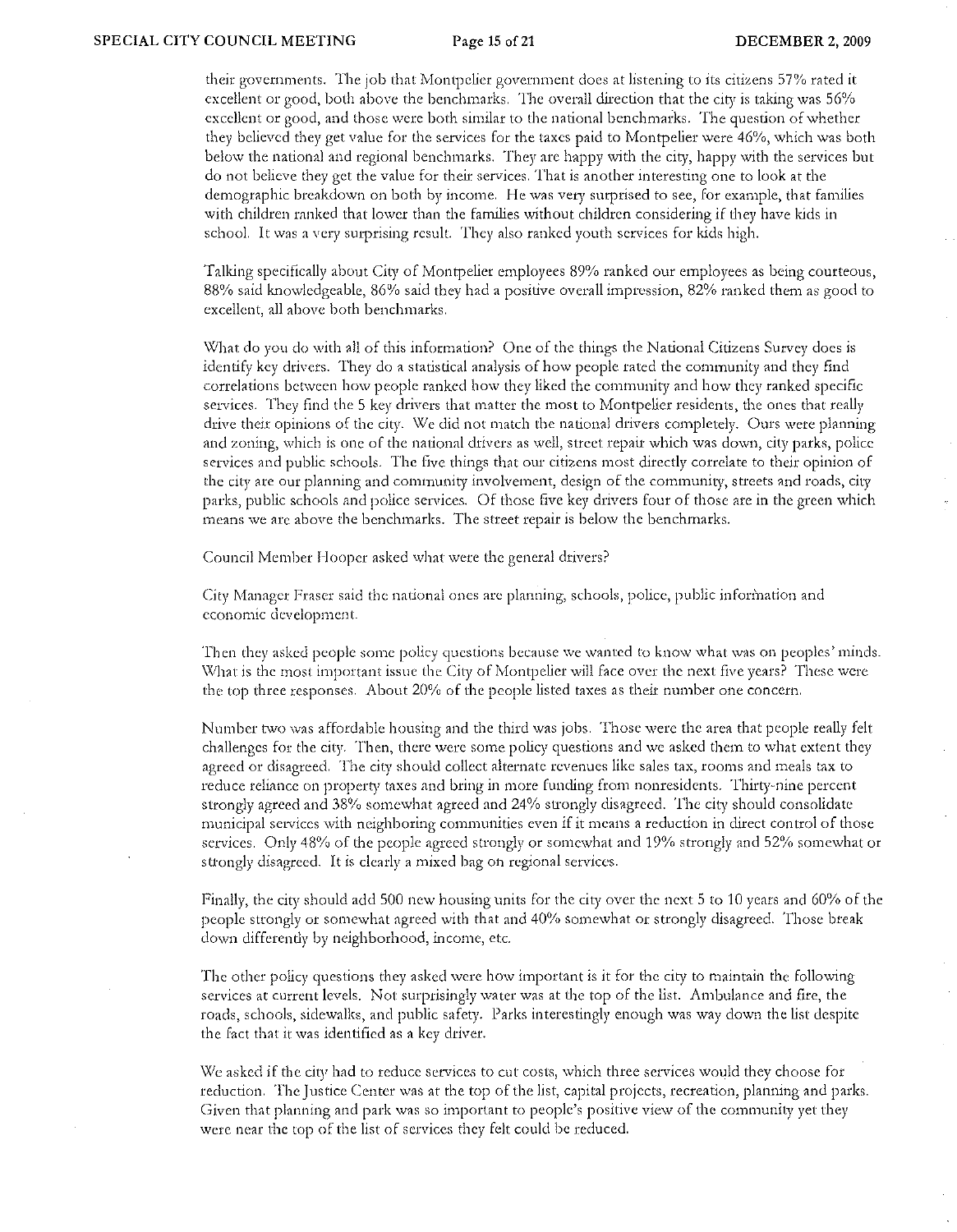The conclusions are that our residents feel there is a very strong quality of life in Montpelier. They have public trust in citizen involvement, performance by city officials, performance by the various services and they feel vety strongly about their public safety. They feel it is a safe and comfortable place to live. The opportunities and concerns that people have arc street repair, affordable housing, employment opportunities, economic development and taxes. He doesn't believe there arc any huge surprises here, but it is interesting to sec what community members reflect back to you with these results.

He tried to look at the sub groups and find those areas where there were disagreements. One of the things he found striking about this was how unified across the board a lot of the responses were. We hear a lot about renters and homeowners have different opinions and long time and new residents have differing opinions. Really, by and large, you will see a lot of consistency across all of the demographic groups. The area that had the biggest difference was income. If there was a differentiating factor about peoples' opinions it was income followed by age. The first of the geographic sub groups is voting districts and he picked out areas where there was some sort of swing.

When you move to the other demographic the first sheet is the people who have lived here less than five years, lived here 6 to 20 years, and people who have lived here 20 years and over. 111e second column is renters versus owners, people with kids under 17 or no kids under 17 in the household, and then seniors above 65 in the household. You can sec where there were differences of opinion based on some of these things. The longer term residents use the library a little less than the newer residents. 1'10meowners certainly ranked their neighborhoods as higher places to live than renters. Seventy-two percent of renters gave *it* a positive rate. Interestingly enough, renters were much likely to see Montpelier as a place to retire than homeowners and people without kids also thought this was a better place to retire than people with kids.

We talked about shopping opportunities. Long term residents really see a lot less shopping opportunities than newer residents and it may be that different expectations of people who move to a community like this than people who have been around awhile. Visiting city parks the longer term residents are less likely to use them and certainly people with kids are much more likely to use them. Longer term residents and homeowners were more likely to read the city page in *The Bridge* whereas newer residents and people with kids were far more likely to have looked up the web site. That is important when we think about the ways we use to communicate with the public. That same divide really showed up on the ages as well, that the younger people ranked much higher on the web site use and the older people reading the papers.

With the question about the Justice Center there were some big differences where the newer residents ranked it much higher than the longer term residents, and renters ranked it much higher than homeowners. Renters may have had conflicts with somebody in an apartment next door to them that the Justice Center might *try* to resolve where a homeowner can't picture themselves needing that kind of service.

111e last two pages related to income and age groups. Surprisingly enough, there were very little differences with gender throughout. One item that jumped out was the value of the services for the taxes paid. Fifty percent of women ranked us high while only 39% of the men did. The overall image of Montpelier women ranked it 11 points higher than men. You can see that it is the income area that had the most opportunities for differentiation.

With the use of bus travel the highest income people gave it a 37% ranking. The availability of quality child care, clearly three groups are right at the 24% of the highest group bumped up to 48%. It is the same with the age group in that the older group has a higher perception that there is good childcare where the younger folks don't see it that way.

There was an increase in attending local meetings by income, and the 35 to 54 group was the highest in the age. There was one with homeownership, too. Fifty-four percent versus 34% homeowners versus renters reported having attended a public meeting of some sort. In terms of interactions with city employees that also rose by income and the same with homeowners versus renters.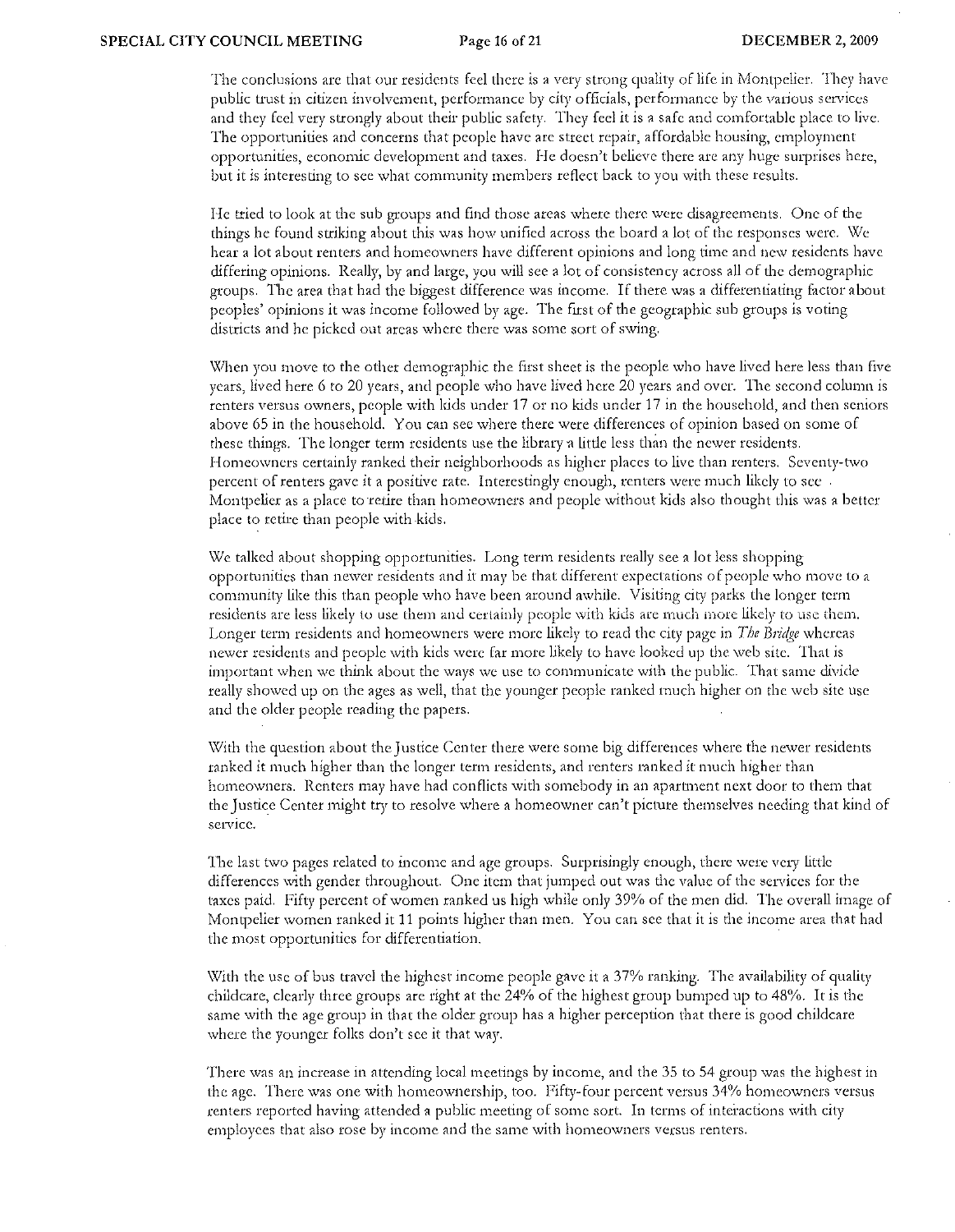I-Ie finds it interesting that the higher the income the morc safe they felt downtown after dark. Either they don't come downtown or they don't realize it's not safe. More predictably, the higher the income the safer they felt in their own neighborhood

Council Member Hooper said what he thought was interesting was the district that included downtown felt the least safe in downtown.

City Manager Fraser said he was surprised and pleased by the consistency across the demographics on most of the responses, He feels it was a valuable exercise and he appreciates the Council's support. As we go into the budget it is informative to get a sense of where we are at in their priorities.

Council Member Hooper said this is great and a wealth of good information. Do we have the raw data so we can correlate our own benchmarks?

Mayor Hooper asked if anybody had suggestions on how we can use this information. It is timely when we are talking about budgets,

City Manager Fraser said certainly to the extent that the schools and libraries are involved he would share the feedback we got with them and urge them to look at the responses. In terms of policy questions we have some advanced polling of how people feel. The rankings of specific services and the rankings of our employecs he is pleased that we are thought of that well. The demographic backgrounds also tell us that we may be doing a good job overall it helps us to take a look at populations, whether it is income, age, geography, etc. to see how we could communicate better. There are many ways to use this information. He thinks ultimately that people like and want the services they are paying for.

Council Member Sheridan said the consolidation piece was big but in this it wasn't.

City Manager Fraser said there is a question asking whether they are registered to vote or did they vote in the last election and it was 88% that voted. The person, who reads *The Bridge*, goes to the web site and votes is more likely to fill this survey out than the person who doesn't care. Eighty-eight to ninety percent of the people who completed the survey did vote in the last election so we did get' a good survey of our voters.

Council Member Weiss said of the approximately 458 people who responded can we get data which will show how many of those responded to each question?

City Manager Fraser replied yes. He thanked Council Members for supporting this. He had wanted to do it for two or duee years and he can see thc valuc of doing it again in a couple of years.

09-3]0, Discussion of the "to do" lists/pending items that the City Manager and Department Heads recently compiled for their respective departments.

> City Council Member Alan Weiss requested that this item be added to this agenda; since time was taken to put these lists together, he feels Council should review and discuss them.

Recommendation: Review; discuss; possible direction to staff.

Council M'ember \\1eiss said back in October the City Manager prepared and prcsented what he calls the City Manager's list that has 26 different items, each of which is important to the operation of the city such as the budget or the Carr Lot or the Barre Street buildings. An awful lot of time is needed in city government. He spoke of the list of committee's staff representatives. There arc twenty-sevcn or so different committees that the Council has approved that require Council be represented on. That is a huge time commitment. There are not many people like Beverly and others employed within the city who are not liaisons and staff persons to committees. In addition to the long list of Council assignments, there are mote committees than he can even identify - Business Loan F'und, Tree Board,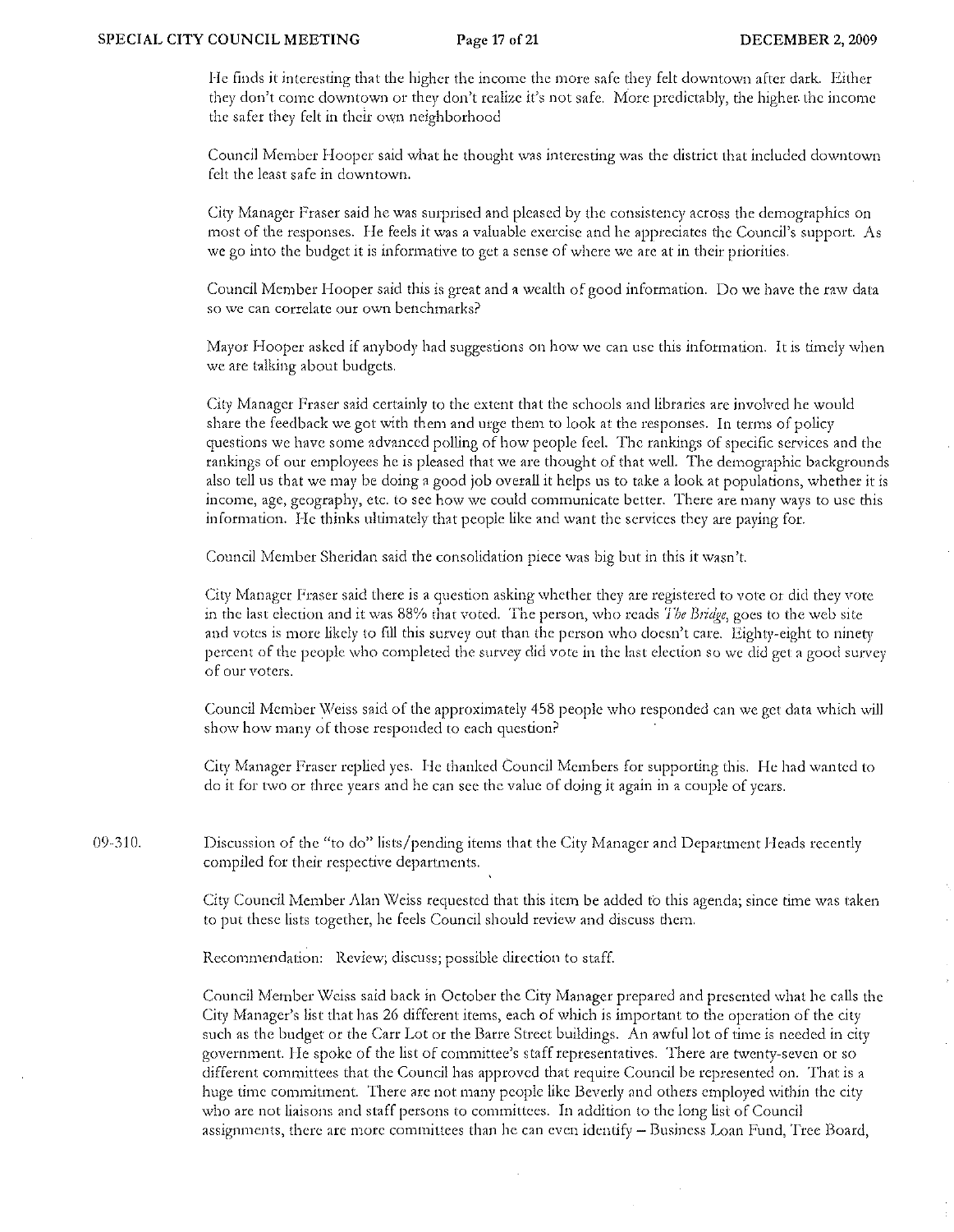Development Review Board, Biomass, Senior Citizen Center, Emergency Management, Planning, Design Review Committee, Conservation, Disabilities, etc. Every onc of those requires an inordinate amount of time and there is not enough time in this city to do all of these projects. On most of the agendas it will say recommendation by staff  $-$  poor staff! The Mayor very blatantly just said to the Manager wouldn't it be nice if he wrote a column to go into *The Bridge* and he suspects it is going to take the Manager a minimum, of three homs to write a column of that depth, and he docs it well, but it is another time factor. He is going to end with two suggestions. The first is that they seriously consider at the time of budget deliberations going to a specific item in the report of the city committee of expenses and revenues. We recommend hiring an outside consultant to do a city wide management study. The objective would be to look at personnel, duplication and redundancies, separation between functions, *ete.* 

Another idea is something that is conceptual, which he would like to see the Council think about in addition to the Mayor, the Council and City Manager they add one more person to that group of two, and that third member is one of the six Council Members. What the focus would be would be time. How much time should really be allocated to a discussion of a particular item? There was an example a couple of meetings ago which still concerns him. He knows people want to come befote the Council, but we spent as much time on a \$100 item as we did on a half million dollar item. His reference is that the \$100 represents rental fee of the auditorium. How did we end that? We formed another committee. His hope would be that with a third person they would look at what should the Manager and staff be involved with in terms of time commitment and what should be coming back to the Council. He showed a list of things the Council is involved in. We need to figure out a way to get rid of the bottleneck and reduce the number of items up here in terms of time commitment.

Mayor Hooper said she got the message.

City Manager Fraser said one of the problems they have has to do with the size of the community because there is a function that is set up like a larger community. In a larger community a lot of things that come to the Council wouldn't, but here people want to know what is going on with the drainage on their street and \vanf to falk to the Councjl. There is a difference on what the Council wants brought before them. There also is in the charter a requirement that any citizen request be heard by the Council and any Council Member can put an item on the agenda. When they do their goals workshop maybe they should look at what falls there and how we operate.

09-311. Authorization for the City Manager to sign a contract for on-line wcbcasting, video archiving and searchable minutes, documents, agendas, etc.

> The City has received two proposals – one from Granicus, Inc. of San Francisco, CA; the other from ClerkBase of Cranston, Rl. Each provides a similar mnge of services using different approaches.

The City Manager is preparing a recommendation which will be forwarded to the Council in advance of the meeting.

Recommendation: Receive Manager's report; authorize Manager to sign contract with recommended firm.

City Manager Fraser said they have received good proposal from two very good companies and it is a tough decision. Part of the difficulty is they have different approaches of how they looked at what we wanted. They would be comfortable using cither one of them. He recommended the Granicus proposal. There is an up front cost but their annual cost is lower, They both have a range of options to select from. What we are talking about is a technology that would take meetings of the Council and web cast it so not only would people in the cable area could watch it but people could watch anywhere in the world. It would also record the meetings, link the agendas, documents and minutes so someone could select an item and watch only that portion of the meeting. They could see any related backup documents that were given to the Council and ultimately the minutes.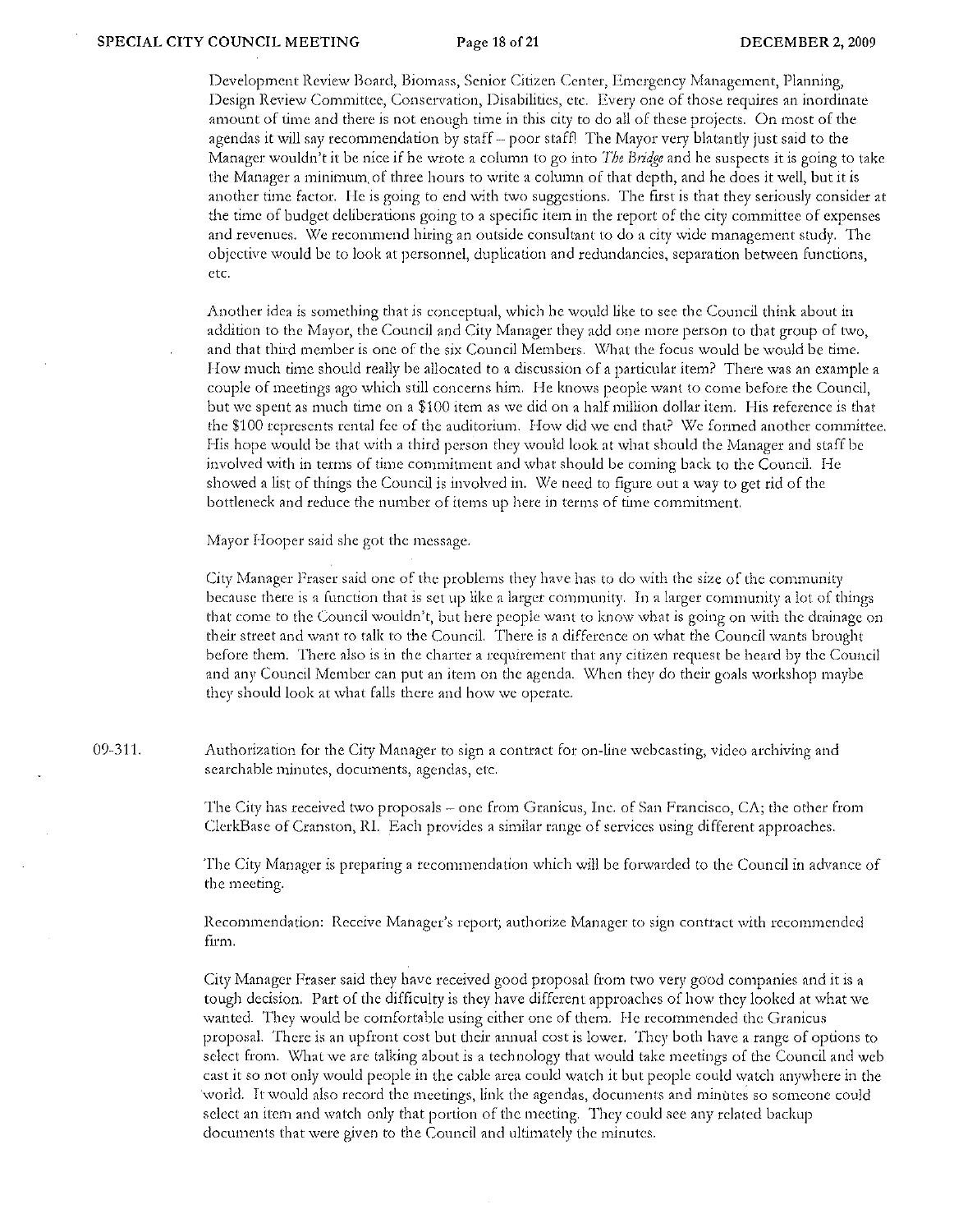Council Member Hooper said most modern web designs incorporate all of the accessibility standards.

City Manager Fraser said they envision doing this for four main boards, Council, DRB, Planning and the DRC and we can provide what level of service we want to provide with all of those. There is even some minute maker software. It also has what they caU non-meering projects. For instance, if they wanted to do a presentation on the survey, they could just record it and post it on line and they would host: that as well. His suggestion is they move slowly and see how it works.

Council Member Golonka said this looks really good and moved that the City Manager have the authority to sign a contract with Granicus for the City of Montpelier. The motion was seconded by Council Member Sheridan. The vote was 5-0, motion carried unanimously.

Mayor Hooper requested that the council acting as the Montpelier Liquor Control Commission consider A request from New England Culinary Institute to host a wine tasting event at LaBrioche on Wednesday, December 9, 2009 during the evening. Also a request received from Yebba Inc dba The Abbey Pub & Restaurant to cater a cocktail reception at the State House Cedar Room on Wednesday, December 9, 2009 from 4:00 P.M. to 8:00 P.M.

Motion was made by Council Member Weiss, seconded by Council Member Jarvis to approve the above requests. The vote was 5-0, motion carried unanimously.

## 09-312. Report by the City Council

Council Member Weiss said Washington County will be holding a pre-budget meeting on December 10<sup>th</sup> at 2:00 P.M. at the Washington County Superior Court and he intends to attend. It would be wonderful if one other community in Washington County would show up. Every county is required to do this by law. It is assessed to us and we have to pay by July  $1<sup>st</sup>$  before we collect the taxes.

Mayor Hooper said she planned to attend.

Council Member Sheridan said the ADA Committee met yesterda),. There is a draft of a transition plan. They are going to have the school look into handicapped accessible bathrooms at the recreational field. This is a huge undertaking and thinking about the transition plan in a city that is probably out of compliance. There are good people serving on the committee and they are moving forward. The emphasis just has to be moving forward even if it is in small incremental steps.

Council Member Golonka said he would like to have an update on Montpelier Net and see if it is dead or not. He would also like an update on the Berlin property with the structure on the city's land. It implied in the paper that the city could be charged by Berlin and forced to tear it down and we would have to pay for it, and that concerns him.

City Manager Fraser said they aren't going to pay for anything. That is the extreme outcome of a zoning case because it is on city property. It's a classic Catch 22 in that particular case that the gentleman owns the structure and put it up inadvertently and wants to move it. He hasn't been able to get the Agency of Natural Resources to approve it because it is in a wetland. He has been waiting to get approval from ANR while the Town of Berlin is breathing down his neck. This got brought up in particular because the press was notified by the gentleman who likes to kayak on the pond. The owner of the shed thought it was his property and it was an honest ciror.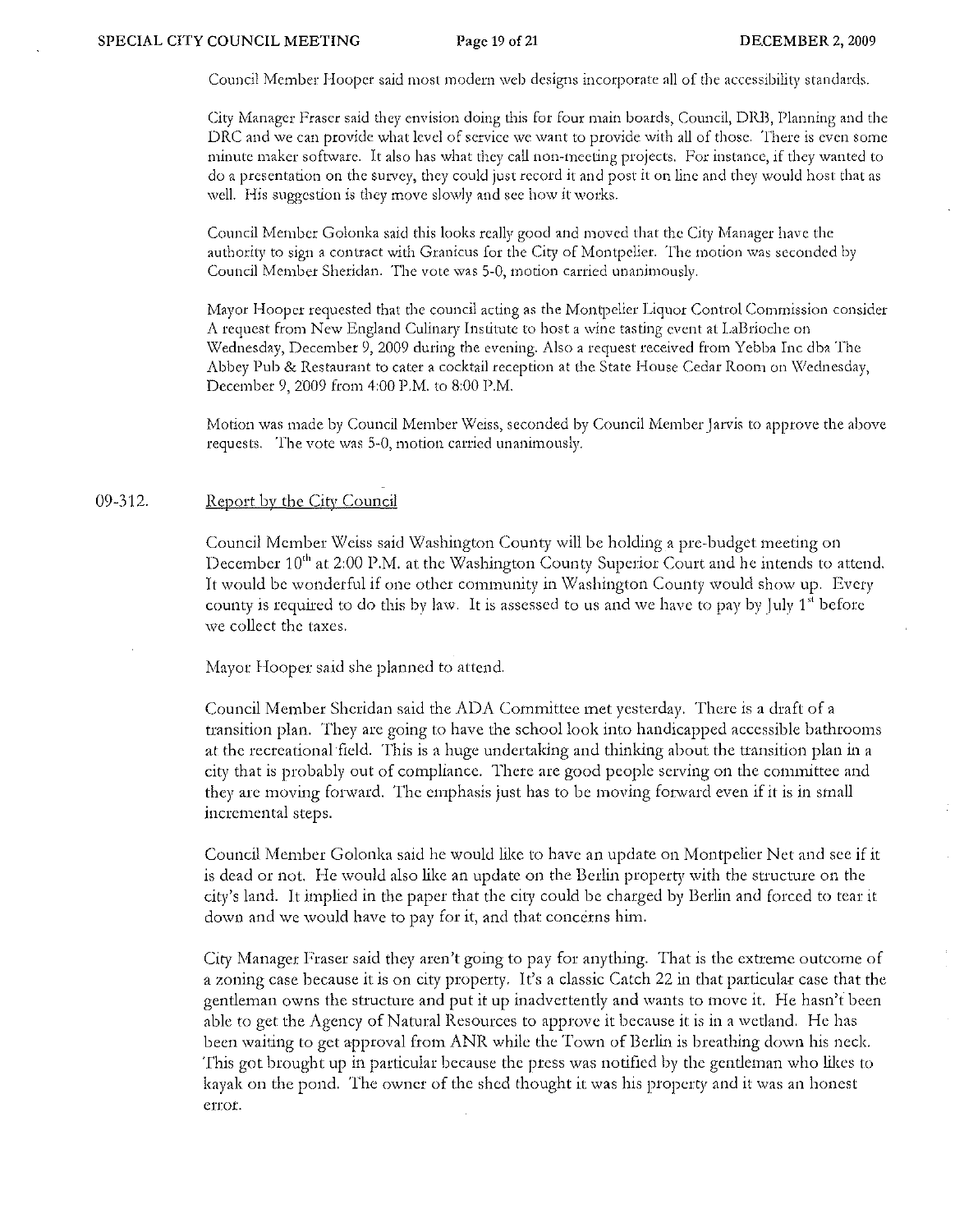Council Member Golonka thanked the Mayor for calling the meeting. Whether we have any **jurisdiction it is important to voice these concerns early because if we don't** we'll lose **our**  opportunity. Council Members Jarvis, Sherman and himself have attended the Scott committee meetings on alternating weeks and they seem to be moving forward. They have hired an accounting firm, Cota Associates, to do a financial review. They have bifurcated the process. The committee now is going to look at trust issues and discuss it with the City Manager and Steve StitzeL He told them that the Council would answer any questions they could. They asked for the financials for Scott Construction and he forwarded Stitzel's response. Tomorrow night there is the regionalization meeting.

## 09-313. Mayor's Report:

Mayor Hooper said we have all been reading in the newspapers from the emergency service providers and the hospitals about the budget cutbacks. There is an increasing burden by the state budget reductions and an increasing burden on local service providers. In that large **category of issues that arc out there, is the state budget situation which says the state**  correctional system may no longer accept public inebriates a year from this July. That has been the conventional way of helping to manage folks who can't be safely left alone and they have been transported to jaiL That is not going to happen. That is going to be a huge issue to our police services. There has been a group of people who have been working on it and there should be some legislation that is proposed. It is just another of one of the large pieces of how the services are being shifted between the state and the communities and something we need to **pay attention to.** 

## 09-314. Report by the City Clerk-Treasurer:

City Clerk & Treasurer Hoyt had nothing to report this evening.

## 09-315. Status Reports by the City Manager

City Manager Fraser said they had their department hea'd budget discussion yesterday and that very topic was discussed, particularly for public safety. They are seeing increases already due to the mental health cuts with the stressful downtimes. They arc working diligently on the budget and will have it ready for next Wednesday's meeting and presentation. He is still shooting for that zero. There will be a budget workshop on Saturday, December 12<sup>th</sup>.

He sent out some information to the Council from Geoff Beyer about a parks purchase and we would need a conservation easement. Because of some other technicalities the closing date has been changed it was originally scheduled for December 9<sup>th</sup>.

Mayor Hooper said they all understood they were accepting VHCP money which was part of the discussion when they talked about the purchase of this parcel. She isn't sure it is necessary **to put it 011 an agenda. No one has raised any concerns.** 

City Manager Fraser said it just needs to be in the record that the Council knowingly accepted this restriction on the land we are purchasing.

Council Member Jarvis said her only concern would he about the management plan they are